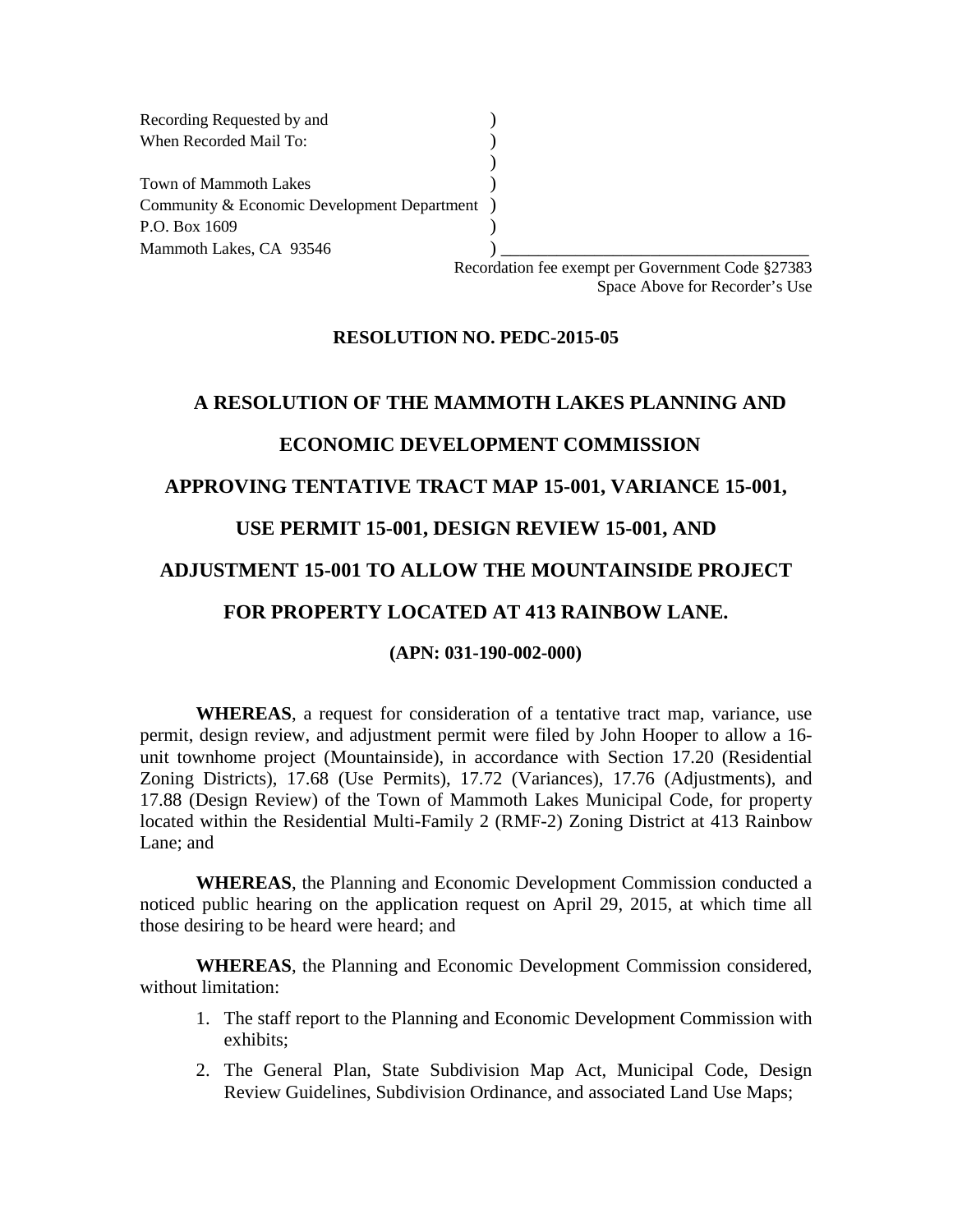- 3. Oral evidence submitted at the hearing;
- 4. Written evidence submitted at the hearing; and
- 5. Project plans consisting of:
	- a. Tentative Tract Map 15-001 Sheets 1-4, dated April 1, 2015;
	- b. Building A Sheets A2.1, A.2.2, A2.3, A2.4, A3.1, A3.2, A3.3, A3.4, and A3.5, dated April 6, 2015;
	- c. Building B Sheets A2.1, A.2.2, A3.1, A3.2, and A3.3, dated April 6, 2015;
	- d. Building C Sheets A2.1, A.2.2, A2.3, A2.4, A3.1, A3.3, A3.4, and A3.5, dated April 6, 2015 and Building C Sheet A3.2, dated April 30, 2015;
	- e. Building D Sheets A2.1, A.2.2, A3.1, A3.2, and A3.3, dated April 6, 2015;
	- f. Building A, B, C, and D color elevations, two sheets per building, dated received by the Town of Mammoth Lakes on March 17, 2015;
	- g. Mountainside Townhomes Typical Materials Model, which identifies exterior color and materials, dated received by the Town of Mammoth Lakes on April 3, 2015;
	- h. Preliminary landscape plan, dated received by the Town of Mammoth Lakes on April 2, 2015; and
	- i. Photosimulation of project, dated received by the Town of Mammoth Lakes on April 22, 2015.

### **NOW THEREFORE, THE PLANNING AND ECONOMIC DEVELOPMENT COMMISSION OF THE TOWN OF MAMMOTH LAKES DOES RESOLVE, DETERMINE, FIND AND ORDER AS FOLLOWS:**

#### **SECTION 1. FINDINGS.**

- 1. **CEQA.** The project is categorically exempt pursuant to CEQA Guidelines Section 15332, In-Fill Development Projects because the following criteria are met:
	- a. The project is consistent with the General Plan because the project is consistent with the High Density Residential 2 (HDR-2) designation since the project is a multi-unit townhouse development at a density of 9.6 units per acre, which is below the maximum allowable density of 12 units per acre. Additionally, the project provides a high quality townhome product available for nightly rentals in an appropriate location, the design respects the natural environment by preserving the steeply sloped portion of the lot, the architecture and building exteriors are appropriate to the Eastern Sierra, building height would remain below tree heights on the site, and pedestrian connectivity is provided (General Plan Policies C.2.L, C.2.N, C.2.T, C.2.V, C.2.X, C.4.C, L.3.A, L.5.B, L.5.C, and S.3.H).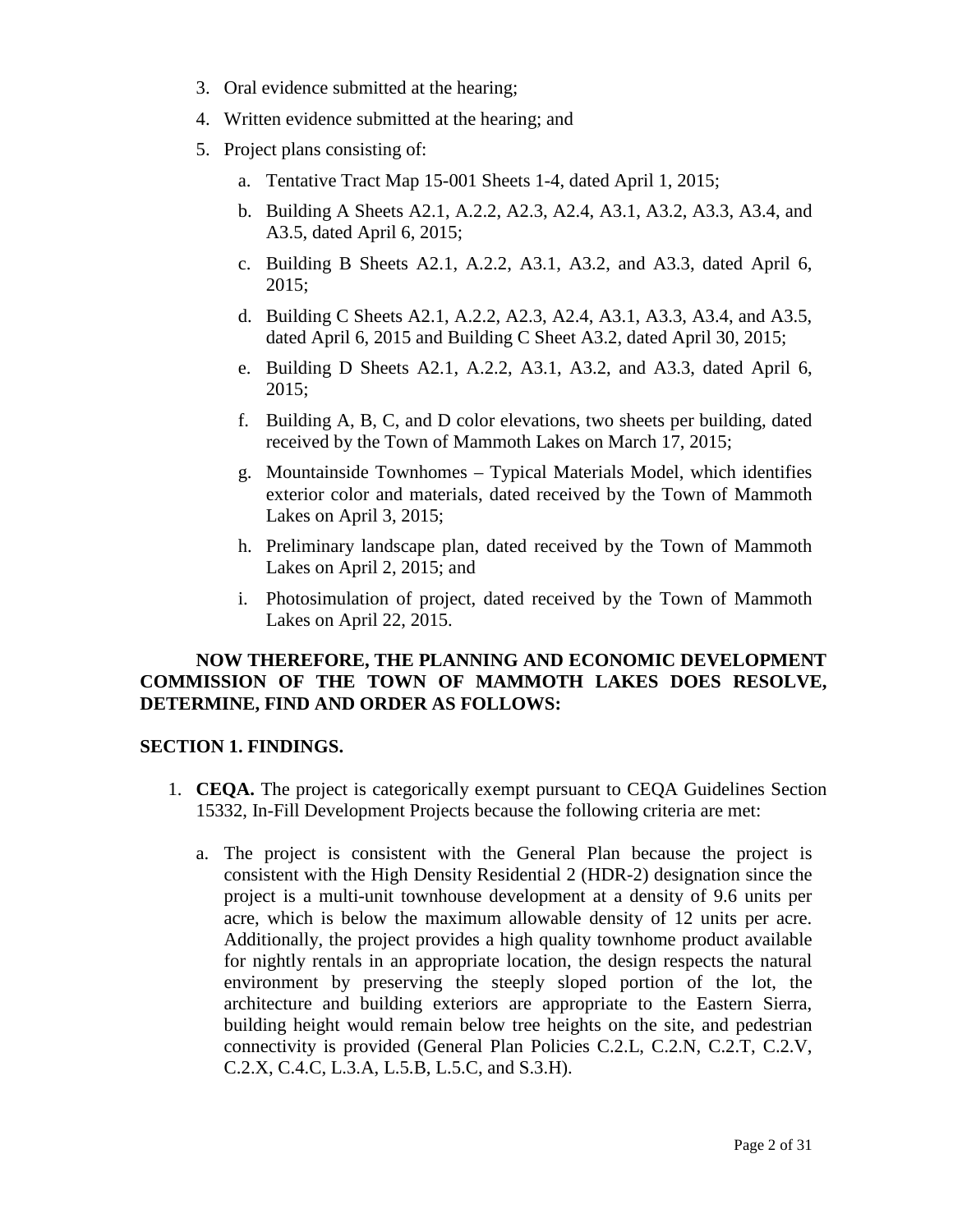The project is consistent with the Zoning Code because the project complies with all applicable regulations for the Residential Multi-Family 2 (RMF-2) Zone, including but not limited to density, lot coverage, snow storage, parking, solid waste/recycling, and specific land use regulations identified in Municipal Code Section 17.52.210. The project includes variance requests for a reduced front yard setback and increased building height, which are allowed pursuant to Municipal Code Chapter 17.72. The project also includes an adjustment request for increased building height, which is allowed pursuant to Municipal Code Chapter 17.76.

- b. The proposed development occurs within city limits on a project site of no more than five acres substantially surrounded by urban uses because the project site is within the Town's Urban Growth Boundary, the site is approximately 1.67 acres, and the site is surrounded by condominium developments and a parking lot.
- c. The project site has no value as habitat for endangered, rare, or threatened species because a biological resources assessment for the project site dated April 3, 2015 and prepared by Dr. Jim Paulus, documents that the site has no value as habitat for endangered, rare, or threatened species.
- d. Approval of the project would not result in any significant effects related to traffic, noise, air quality, or water quality since the project is below the maximum density allowed for the site, the project conforms or is required to conform to Municipal Code standards for noise, air quality and lot coverage, the project conforms or is required to Public Works standards for improvements, parking, driveways, and storm drain systems, and the project will be required to obtain necessary permits for construction, including a National Pollutant Discharge Elimination System (NPDES) permit.
- e. The site can be adequately served by all required utilities and public services because all necessary utilities and services are currently provided or can be extended to the site. The plans were routed to Mammoth Community Water District (MCWD), the Mammoth Lakes Fire Protection District (MLFPD), Amerigas, Mammoth Disposal, Southern California Edison (SCE), and the United States Forest Service (USFS), and all comments received have been incorporated into the project and/or conditions of approval. Additionally, at time of building permit, development impact fees (DIF) will be paid.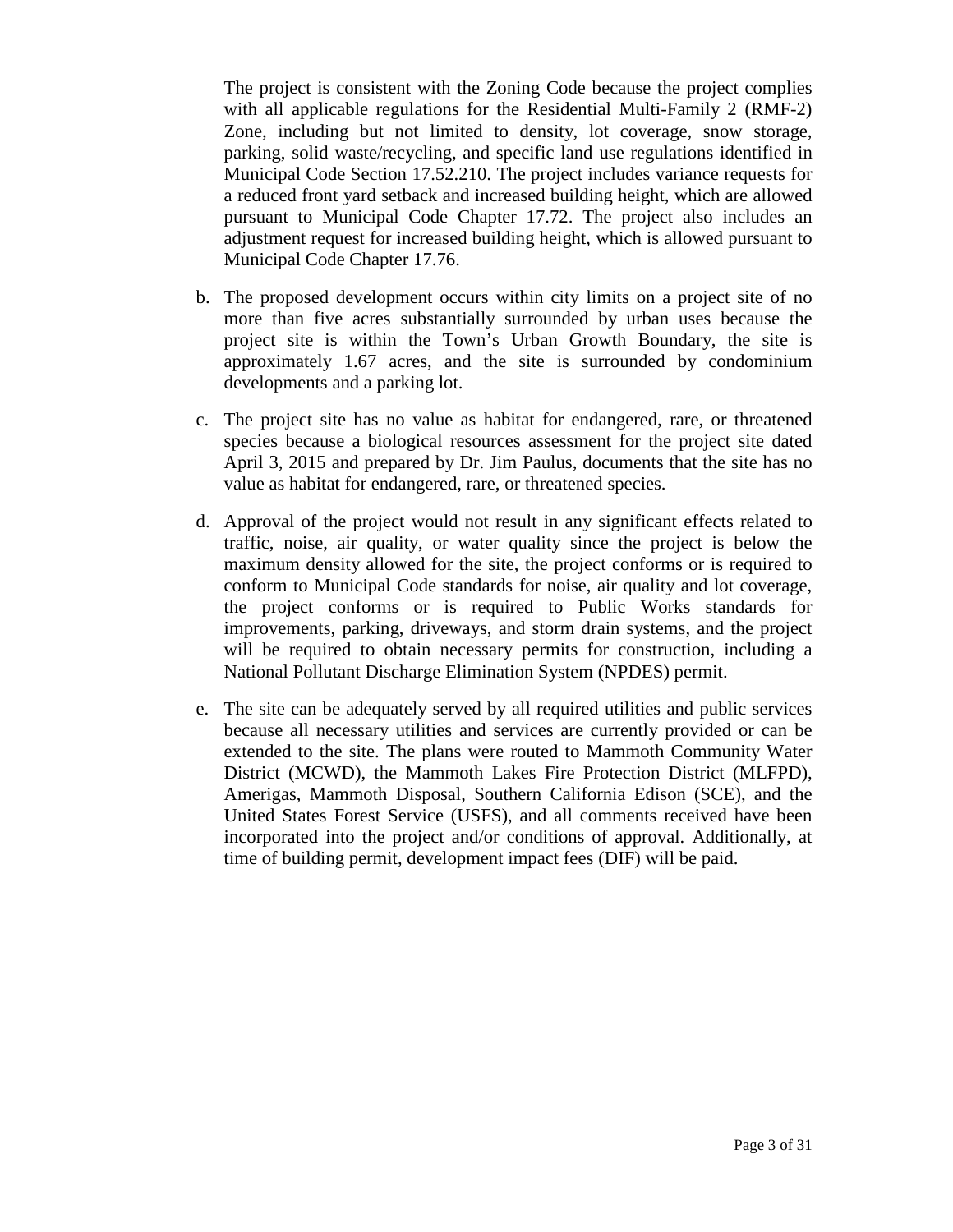### 2. **MUNICIPAL CODE FINDINGS.**

### **FINDINGS FOR USE PERMIT**

#### (Municipal Code Section 17.68.050)

a. The proposed use is consistent with all applicable sections of the General Plan because the project is consistent with the High Density Residential 2 (HDR-2) designation since the project is a multi-unit townhouse development at a density of 9.6 units per acre, which is below the maximum allowable density of 12 units per acre. Additionally, the project provides a high quality townhome product available for nightly rentals in an appropriate location, the design respects the natural environment by preserving the steeply sloped portion of the lot, the architecture and building exteriors are appropriate to the Eastern Sierra, building height would remain below tree heights on the site, and pedestrian connectivity is provided (General Plan Policies C.2.L, C.2.N, C.2.T, C.2.V, C.2.X, C.4.C, L.3.A, L.5.B, L.5.C, and S.3.H).

The proposed use is consistent with all applicable sections of Title 17 because the project complies with all applicable regulations for the Residential Multi-Family 2 (RMF-2) Zone, including but not limited to density, lot coverage, snow storage, parking, solid waste/recycling, and specific land use regulations identified in Municipal Code Section 17.52.210. The project includes variance requests for a reduced front yard setback and increased building height, which are allowed pursuant to Municipal Code Chapter 17.72. The project also includes an adjustment request for increased building height, which is allowed pursuant to Municipal Code Chapter 17.76.

There is no applicable specific plan or master plan.

- b. The proposed use and the conditions under which it would be operated or maintained will not be detrimental to the public health and safety nor materially injurious to properties or improvements in the vicinity because transient use of townhomes is consistent with what is permitted in the RMF-2 Zone and the HDR-2 land use designation, and the project is similar to existing uses on properties in the vicinity.
- c. The Alternate Housing Mitigation Plan (AHMP) is to pay the current in-lieu fee for projects of nine or fewer units (\$23,222 per market rate unit) or the current in-lieu fee established at time of building permit issuance at the developer's discretion. This AHMP is approved pursuant to the following findings:
	- i. On-site housing is undesirable for the community or infeasible because the site is focused towards nightly rentals due its location across from Canyon Lodge, and because this location is also relatively far from Vons, schools, the hospital, and other resident facilities and services (e.g., post office, gym, etc.). Also, although Canyon Lodge is a major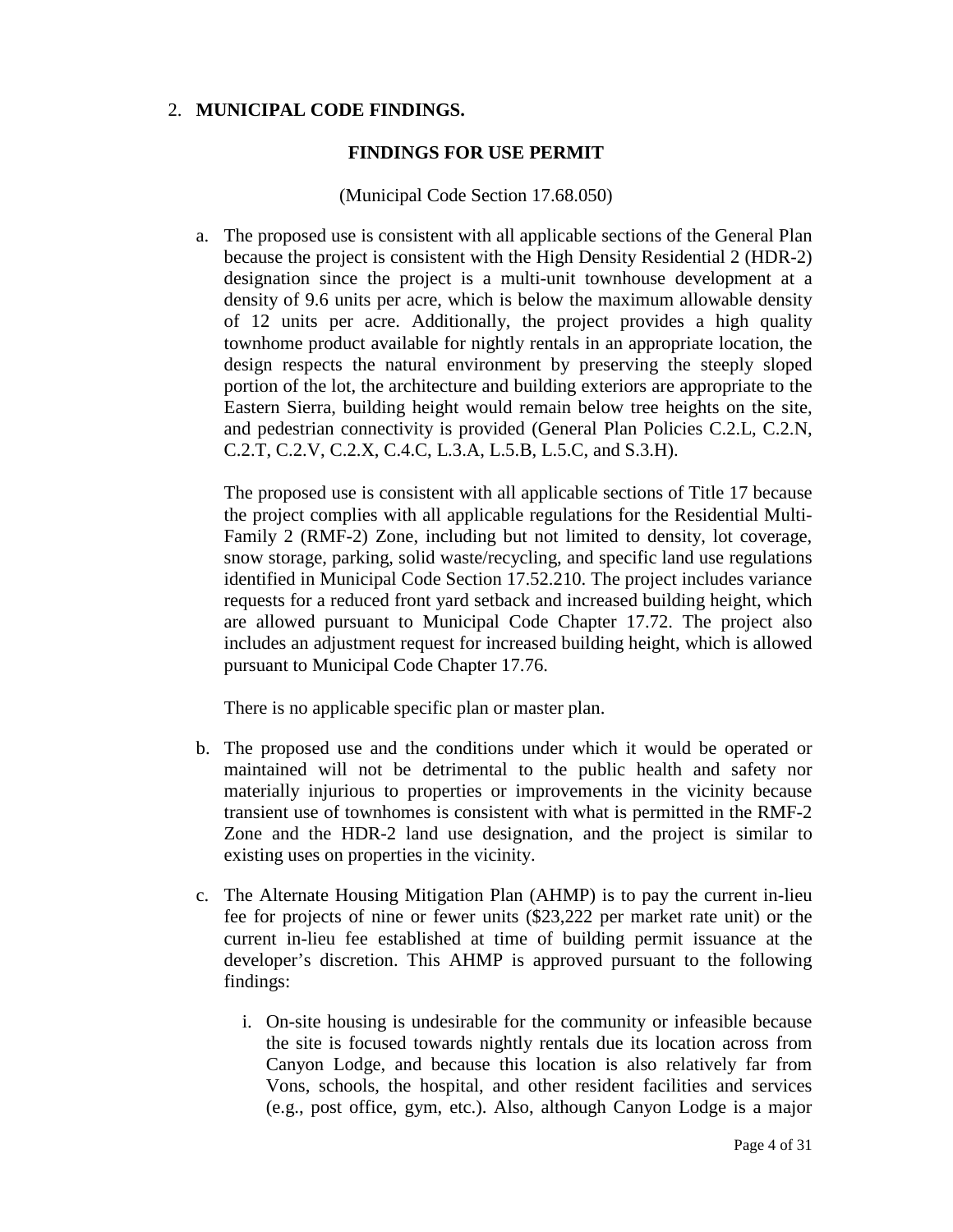employment center during the winter season, Canyon Lodge is typically open only about five months per year. Additionally, there is a possibility that the California Supreme Court's decision in the *CBIA v. City of San Jose* case (expected this summer) could invalidate the Town's current Interim Affordable Housing Mitigation Policy, which includes a 10% inclusionary requirement. Lastly, the Town Council has directed the update of the housing mitigation regulations to include allowing an option for payment of a fee instead of mandating on-site housing. Thus, the AHMP proposal reflects recent Council direction regarding how developers may mitigate housing impacts.

- ii. Substantial additional housing benefit is derived because \$232,220 (\$23,222 x 10 units) in housing fees would be paid before an on-site deed restricted unit would be required  $(10<sup>th</sup>$  certificate of occupancy). The Town would have the ability to utilize these funds for priority affordable housing programs and activities.
- d. Pursuant to Municipal Code Section 17.36.130.C, the Community and Economic Development Director and the Planning and Economic Development Commission find that the location of the dumpster/recyclable materials storage in the east side yard setback is appropriate because it would be readily accessible to refuse collection and recycling vehicles, would be located within an enclosure, and would be screened with a four-foot retaining wall.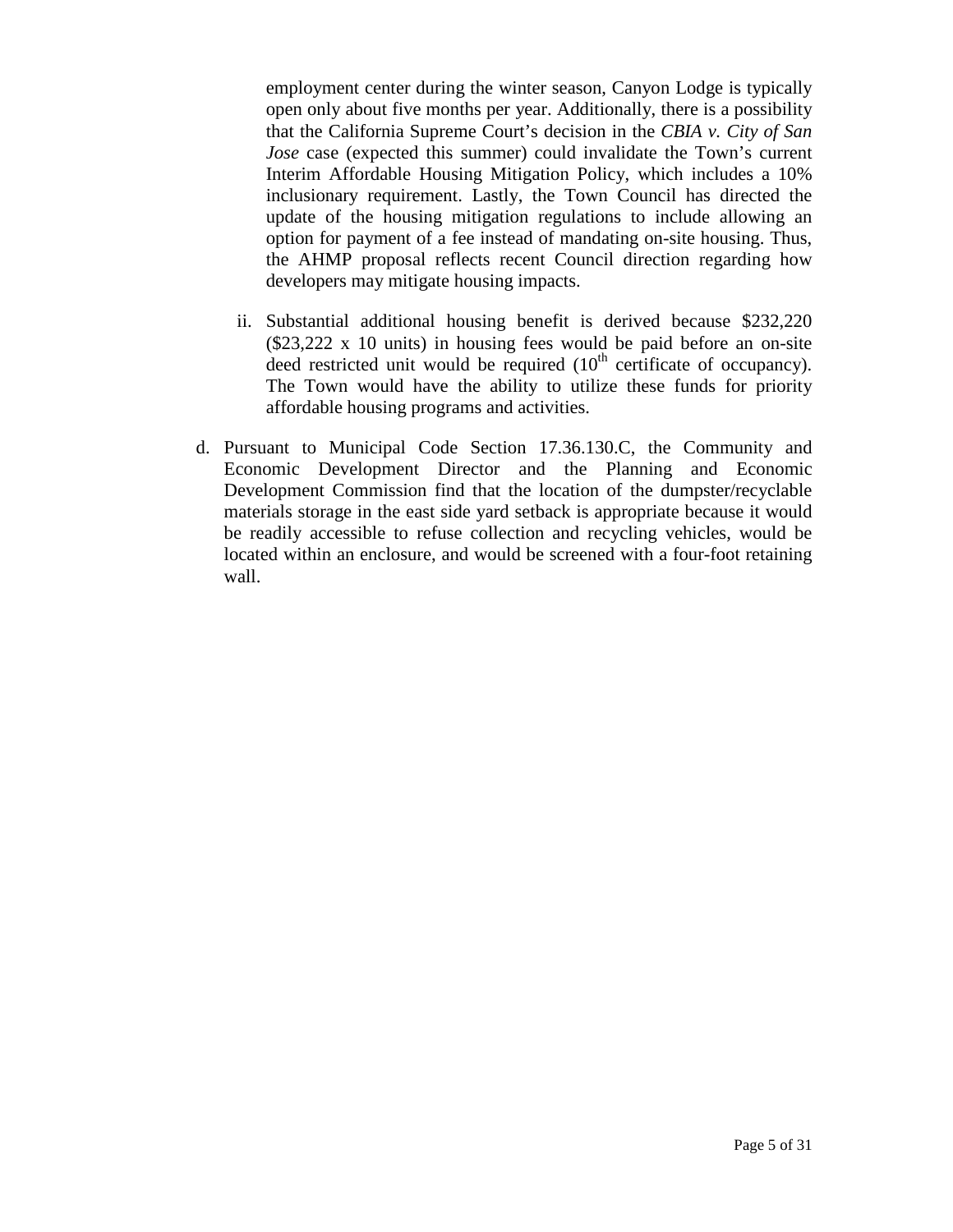#### **FINDINGS FOR VARIANCE**

(Municipal Code Section 17.72.040 and California Government Code Section 65906)

- a. There are special circumstances applicable to the property, including size, shape, topography, location, or surroundings, so that the strict application of this Zoning Code deprives the property of privileges enjoyed by other property in the vicinity and under the identical zoning district because the site is steeply sloped, ranging from 7% to up to 30% at the southern portion of the site.
	- i. Front Yard Setback The Zoning Code requires a 25-foot front yard setback, which would locate buildings farther south and result in substantial disturbance to the steeply sloped southern portion of the lot, which would not be consistent with General Plan policies and Design Guidelines regarding preservation of trees and natural features, such as steep slopes. A 16-foot front yard setback allows preservation of the steepest sloped portion of the site and additional trees by providing an approximately 60-foot rear setback when only a 20-foot rear setback is required. Nearby properties, Snowbird, Courchevel, and Chamonix, in the same RMF-2 Zone as the project, have buildings located less than 25 feet from Rainbow Lane, with some buildings approximately 10 to 16 feet from Rainbow Lane.
	- ii. Building Height The Zoning Code allows a maximum building height of 35 feet as measured from finished grade, and an average building height calculation is utilized in this case because the average slope of the lot is greater than 10 percent. Since the General Plan and Design Guidelines require preservation of trees and natural features, such as steep slopes, to the maximum extent feasible, a large portion of the site is proposed to remain undisturbed and undeveloped. The undisturbed area located within required setbacks is more than 12,000 square feet, which is 30% of the required minimum lot size (40,000 square feet) in the RMF-2 Zone. Due to design considerations, density and lot coverage remain below the maximum allowed. Therefore, it is reasonable to allocate additional building envelope (i.e., height) to the proposed buildings. Developments in the vicinity and under the same zoning include the 1849 Condominiums, which are approximately 60 feet in height, and the Snowbird Condominiums, which are approximately 43 feet in height.
- b. The approval of the variance does not constitute a grant of special privileges inconsistent with the limitations upon other properties in the vicinity and within the same zone as follows:
	- i. Front Yard Setback The front yard setback would be reduced from 25 feet to 16 feet pursuant to this Variance. The setback reduction is not a grant of special privileges because properties in the vicinity and under the same zoning, including Snowbird, Courchevel, and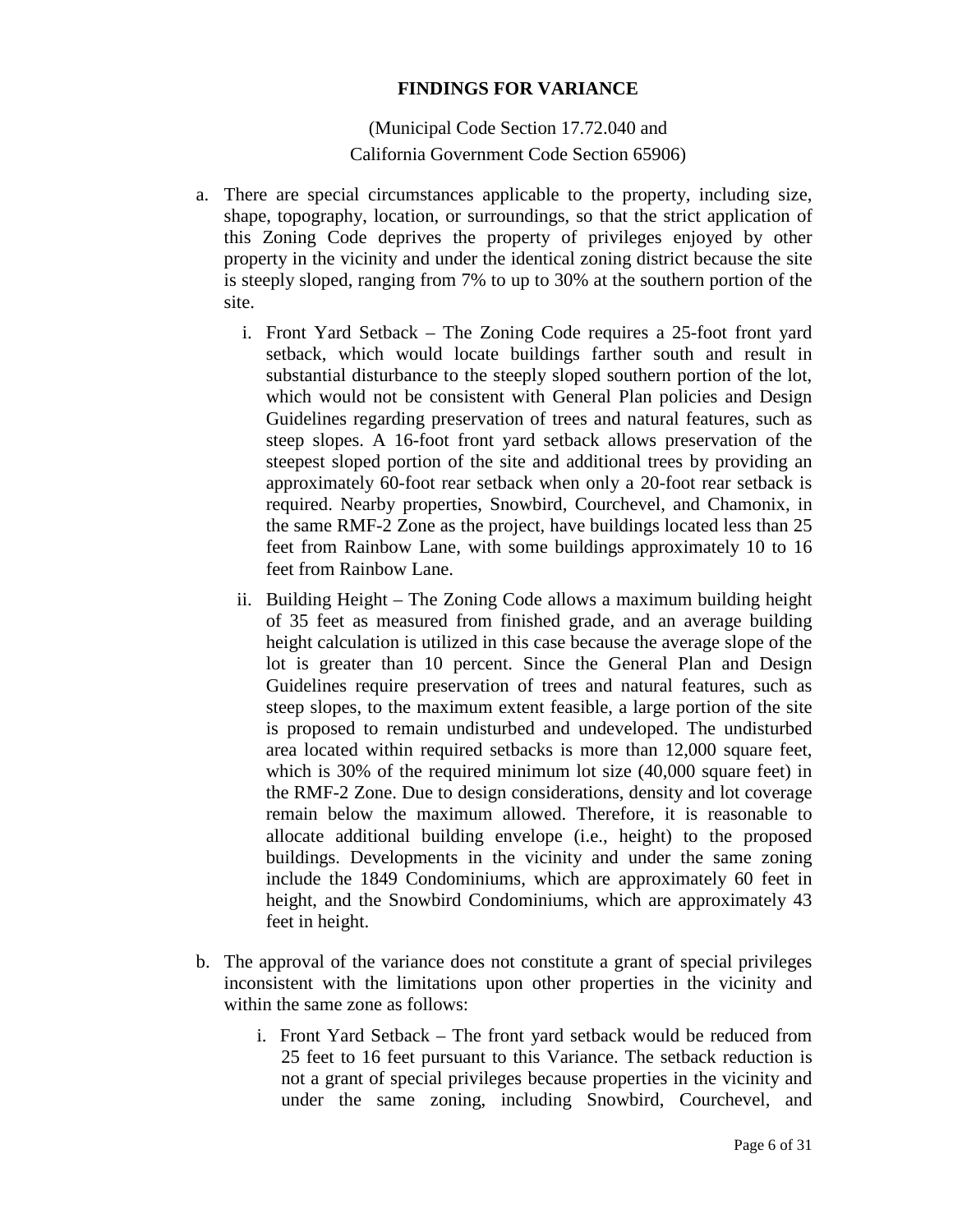Chamonix, have buildings located less than 25 feet from Rainbow Lane, with some buildings approximately 10 to 16 feet from Rainbow Lane.

- ii. Building Height Building heights requested pursuant to this Variance range from 38.8 feet to 43.9 feet. The increase in building height is not a grant of special privileges because developments in the vicinity and under the same zoning include the 1849 Condominiums, which are approximately 60 feet in height, and the Snowbird Condominiums, which are approximately 43 feet in height.
- c. Granting the variance would not authorize a use or activity which is not otherwise expressly authorized by the zone governing the property for which the application is made because a multi-family residential development that allows nightly rentals is permitted in the Residential Multi-Family 2 Zone.
- d. Granting the variance would not be detrimental to the public health, safety, or welfare, or injurious to the property or improvements in the vicinity and zoning district in which the property is located as follows:
	- i. Front Yard Setback The setback variance would not be detrimental to the public health, safety, or welfare, or injurious to property or improvements in the vicinity because Rainbow Lane has adequate right-of-way (60 feet) and sufficient snow storage and storm drain infrastructure would be provided on the project site. Although Rainbow Lane is currently shaded by the existing tree cover on the project site, the reduced setback may increase the amount or modify the extent of shading on Rainbow Lane. Due to implementation of the Town's snow management policy, the potential change in shading would not be significant, and Town staff determined that the project would not have an associated detrimental impact*.* Additionally, the project would be required to comply with all applicable Building Code, Fire Code, and Public Works Standards during construction and operation. Both density (9.6 units per acre) and lot coverage (48%) would be below the maximum allowed. Furthermore, a hold harmless agreement would be executed as required by Condition of Approval 23.
	- ii. Building Height The building height variance would not be detrimental to the public health, safety, or welfare, or injurious to property or improvements in the vicinity because the building height and massing would be similar to surrounding buildings and below the height of trees on site, consistent with the General Plan Vision, goals, and policies. The building height increase would allow for a 6:12 roof pitch, which is more functional in snow conditions compared to a lower pitched roof, and would provide a desirable roof pitch and design that is consistent with the General Plan and Town's Design Guidelines. Additionally, the project would be required to comply with all applicable Building Code, Fire Code, and Public Works Standards during construction and operation.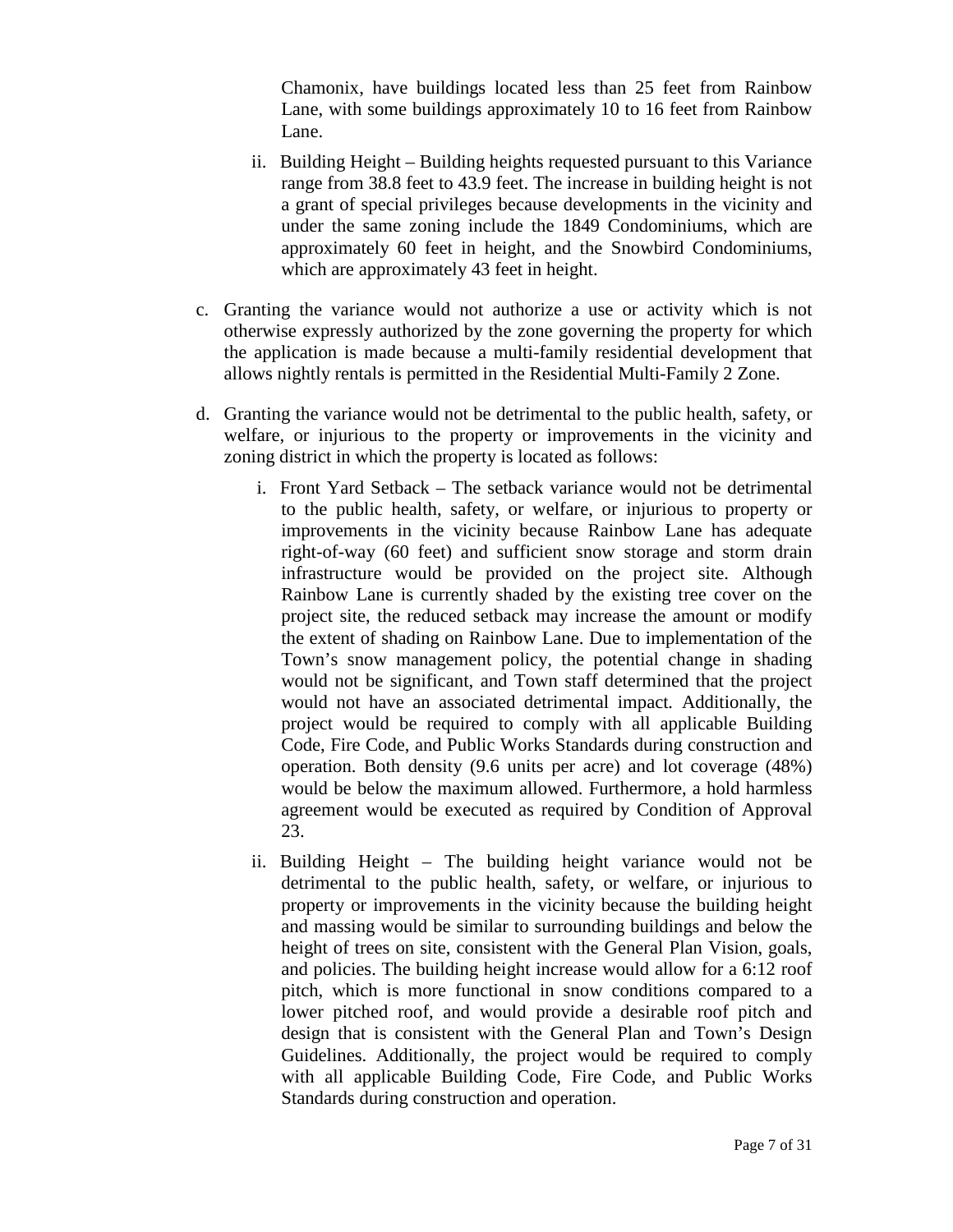- e. The variance is consistent with the General Plan and any applicable specific plan because the project complies with the General Plan Vision, goals, and policies, including that the project is below the maximum density allowed, provides a high quality townhome product available for nightly rentals in an appropriate location, the design respects the natural environment by preserving the steeply sloped portion of the lot, the architecture and building exteriors are appropriate to the Eastern Sierra, building height would remain below tree heights on the site, and pedestrian connectivity is provided (General Plan Policies C.2.L, C.2.N, C.2.T, C.2.V, C.2.X, C.4.C, L.3.A, L.5.B, L.5.C, and S.3.H). There is no applicable specific plan.
- f. The variance is the minimum departure from the requirements of the Town of Mammoth Lakes Zoning Code necessary to grant relief to the applicant, consistent with Findings a and b, above as follows:
	- i. Front Yard Setback The setback variance would allow the project to meet the required Public Works standards for parking and driveway slopes, Zoning Code parking requirements, and Mammoth Lakes Fire Protection District requirements while preserving the steeply sloped portion of the property. The setback reduction would be nine feet, while the rear yard setback will exceed the minimum setback required by approximately 40 feet. Density and lot coverage would remain below the maximum allowed. Therefore, the request is reasonable and is the minimum departure necessary to grant relief.
	- ii. Building Height Building heights requested pursuant to this Variance range from 38.8 feet to 43.9 feet. The building height increase would provide a desirable roof pitch and design that is consistent with the General Plan and Town's Design Guidelines. Considering the steep slope and large portion of the lot that would remain undisturbed, the request is reasonable and the minimum departure necessary to grant relief.
- g. The approval of the variance is in compliance with the requirements of the California Environmental Quality Act (CEQA) because the project was found to be categorically exempt from CEQA pursuant to CEQA Guidelines §15332, In-Fill Development Projects, as documented in Section 1, Findings – CEQA, herein.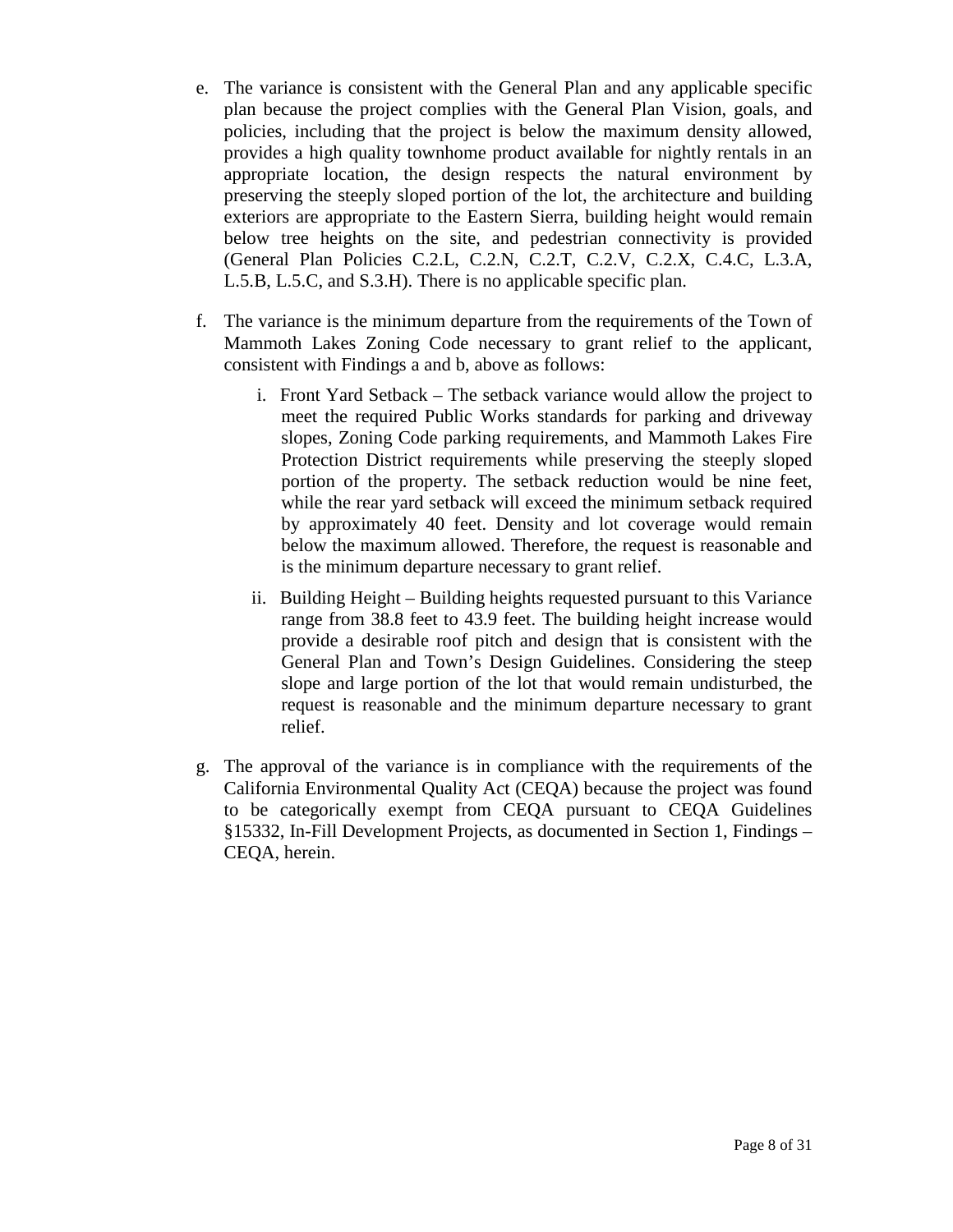### **FINDINGS FOR DESIGN REVIEW PERMIT**

(Municipal Code Section 17.88.060)

- a. The proposed project is consistent with the applicable standards and requirements of the Mammoth Lakes Zoning Code because the project complies with all applicable regulations for the Residential Multi-Family 2 (RMF-2) Zone, including but not limited to density, lot coverage, snow storage, parking, solid waste/recycling, and specific land use regulations identified in Municipal Code Section 17.52.210. The project includes variance requests for a reduced front yard setback and increased building height, which are allowed pursuant to Municipal Code Chapter 17.72. The project also includes an adjustment request for increased building height, which is allowed pursuant to Municipal Code Chapter 17.76.
- b. The proposed project is consistent with the General Plan and any applicable specific plan or master plan because the project is consistent with the High Density Residential 2 (HDR-2) designation since the project is a multi-unit townhouse development at a density of 9.6 units per acre, which is below the maximum allowable density of 12 units per acre. Additionally, the project provides a high quality townhome product available for nightly rentals in an appropriate location, the design respects the natural environment by preserving the steeply sloped portion of the lot, the architecture and building exteriors are appropriate to the Eastern Sierra, building height would remain below tree heights on the site, and pedestrian connectivity is provided (General Plan Policies C.2.L, C.2.N, C.2.T, C.2.V, C.2.X, C.4.C, L.3.A, L.5.B, L.5.C, and S.3.H). There is no applicable specific plan or master plan.
- c. The proposed project is consistent with the Town of Mammoth Lakes Design Guidelines and any applicable design guidelines adopted by the Town Council because natural site features are recognized by locating buildings away from the steepest portion of the site; grading is reduced as a result of the variance to reduce the front yard setback; parking areas are screened from the street; landscaping includes plants recommended for Mammoth Lakes; building forms, roofs, and facades provide variation and visual interest; a clear building base is provided; and materials and colors are appropriate for the neighborhood, natural environment, and Mammoth Lakes.
- d. The site design and building design elements, including architectural style, size, design quality, use of building materials, and similar elements, combine together in an attractive and visually cohesive manner that is compatible with and complements the desired architectural character and/or aesthetic character of the area and a mountain resort community, encourages increased pedestrian activity, and promotes compatibility among neighboring uses because the buildings' architecture and exterior treatment are of high quality that is complementary to a mountain environment and the neighborhood. The building massing is similar to projects in the vicinity and zoning district. The project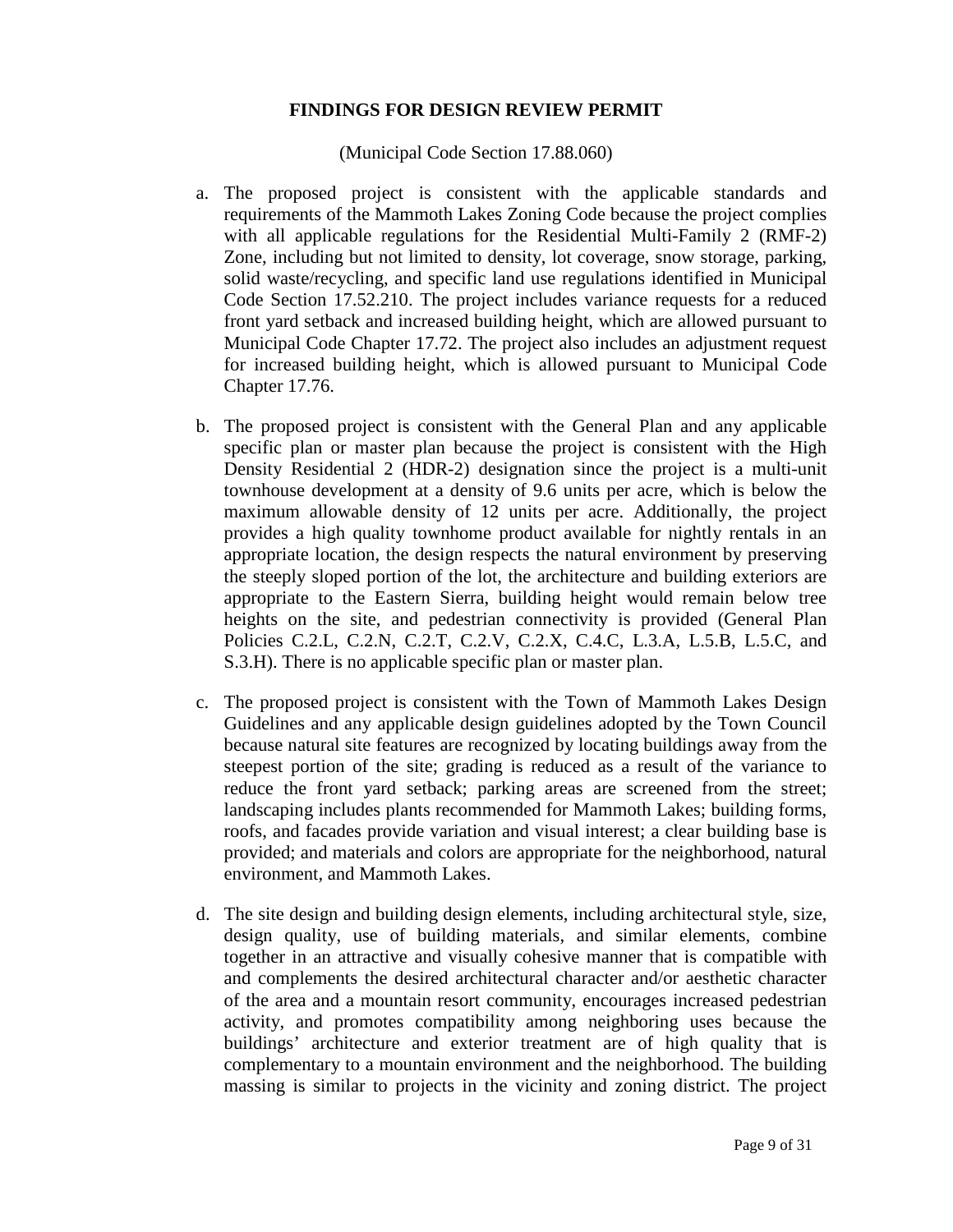includes a pedestrian walkway that connects the west portion of the site to Rainbow Lane.

- e. The design of streetscapes, including street trees, lighting, and pedestrian furniture, is consistent with the character of commercial districts and nearby residential neighborhoods because the project includes landscaping in the front yard that consists of plantings appropriate to Mammoth Lakes. The project is not located in a commercial district and does not require the installation of street trees, street lighting, or pedestrian furniture, which is consistent with the surrounding residential neighborhoods. The project includes a pedestrian walkway that provides a separate pedestrian connection to Rainbow Lane.
- f. Parking areas are located, designed and developed to foster an implement the planned mobility system for the area; buffer surrounding land uses; minimize visibility; prevent conflicts between vehicles and pedestrians and cyclists; minimize stormwater run-off and the heat-island effect; and achieve a safe, efficient, and harmonious development because parking is screened from the street by buildings, retaining walls, and landscaping. The project driveway meets Public Works standards, which will minimize conflicts between vehicles and pedestrians and cyclists. Also, the project is 12% below the maximum allowable lot coverage and includes the installation of necessary storm drain infrastructure.
- g. Down-directed and shielded lighting and lighting fixtures are designed to complement buildings, be of appropriate scale, provide adequate light over walkways and parking areas to create a sense of pedestrian safety, minimize light pollution and trespass, and avoid creating glare because the project lighting will comply with the Town's Outdoor Lighting regulations (Condition of Approval 19).
- h. Landscaping is designed to conserve water resources, promotes a natural aesthetic, and be compatible with and enhance the architectural character and features of the buildings on site, and help relate the building to the surrounding landscape because the landscaping consists of species that are drought tolerant and appropriate to Mammoth Lakes, and the preliminary landscape plan reflects snow storage areas and the proposed site and building design. Conditions of Approval 20 and 38 require landscaping with minimal water requirements consistent with State mandates.
- i. The proposed project is consistent with any approved tentative map, use permit, variance, or other planning or zoning approval that the project required because the design review permit is being processed concurrently with the tentative tract map, variance, use permit, and adjustment, and therefore, will be consistent.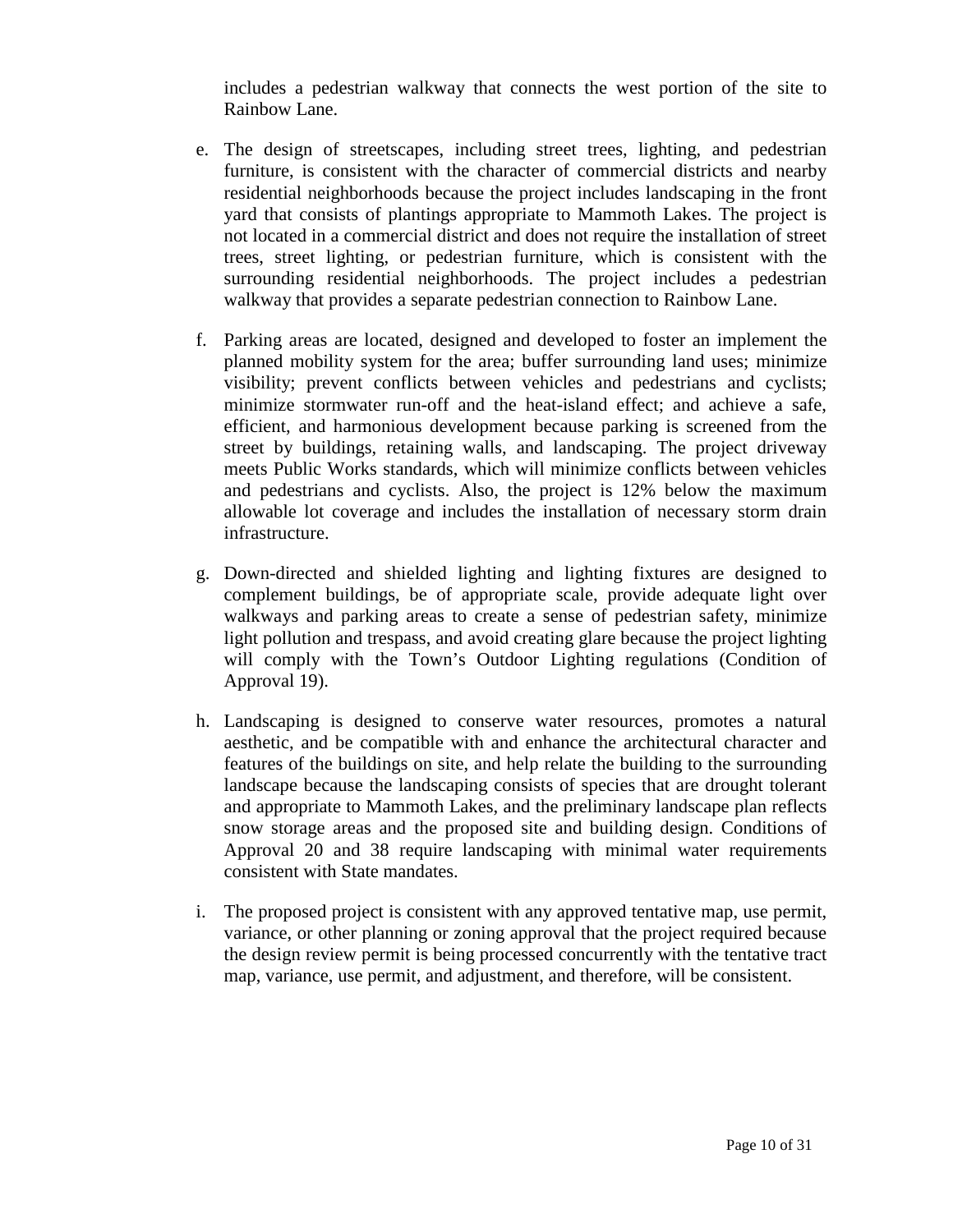### **FINDINGS FOR ADJUSTMENT**

#### (Municipal Code Section 17.76.040)

- a. There are special circumstances applicable to the property, including size, shape, topography, location, or surroundings, so that the strict application of this Zoning Code deprives the property of privileges enjoyed by other property in the vicinity and under the identical zoning district because the site is steeply sloped, ranging from 7% to up to 30% at the southern portion of the site. Since the General Plan and Design Guidelines require preservation of trees and natural features, such as steep slopes, to the maximum extent feasible, a large portion of the site is proposed to remain undisturbed and undeveloped. The undisturbed area located within required setbacks is more than 12,000 square feet, which is 30% of the required minimum lot size (40,000 square feet) in the RMF-2 Zone. Due to design considerations, density and lot coverage remain below the maximum allowed. Therefore, it is reasonable to allocate additional building envelope (i.e., height) to the proposed buildings. Developments in the vicinity and under the same zoning include the 1849 Condominiums, which are approximately 60 feet in height, and the Snowbird Condominiums, which are approximately 43 feet in height.
- b. The approval of the adjustment does not constitute a grant of special privileges inconsistent with the limitations upon other properties in the vicinity and within the same zone because building heights requested pursuant to this Adjustment range from 36.9 feet to 37.8 feet. The increase in building height is not a grant of special privileges because developments in the vicinity and under the same zoning include the 1849 Condominiums, which are approximately 60 feet in height, and the Snowbird Condominiums, which are approximately 43 feet in height.
- c. Granting the adjustment would not authorize a use or activity which is not otherwise expressly authorized by the zone governing the property for which the application is made because a multi-family residential development that allows nightly rentals is permitted in the Residential Multi-Family 2 Zone.
- d. Granting the adjustment would not be detrimental to the public health, safety, or welfare, or injurious to the property or improvements in the vicinity and zoning district in which the property is located because the building height and massing would be similar to surrounding buildings and below the height of trees on site, consistent with the General Plan Vision, goals, and policies. The building height increase would provide a desirable roof pitch and design that is consistent with the General Plan and Town's Design Guidelines. Additionally, the project would be required to comply with all applicable Building Code, Fire Code, and Public Works Standards during construction and operation.
- e. The adjustment is consistent with the General Plan and any applicable specific plan because the project complies with the General Plan Vision, goals, and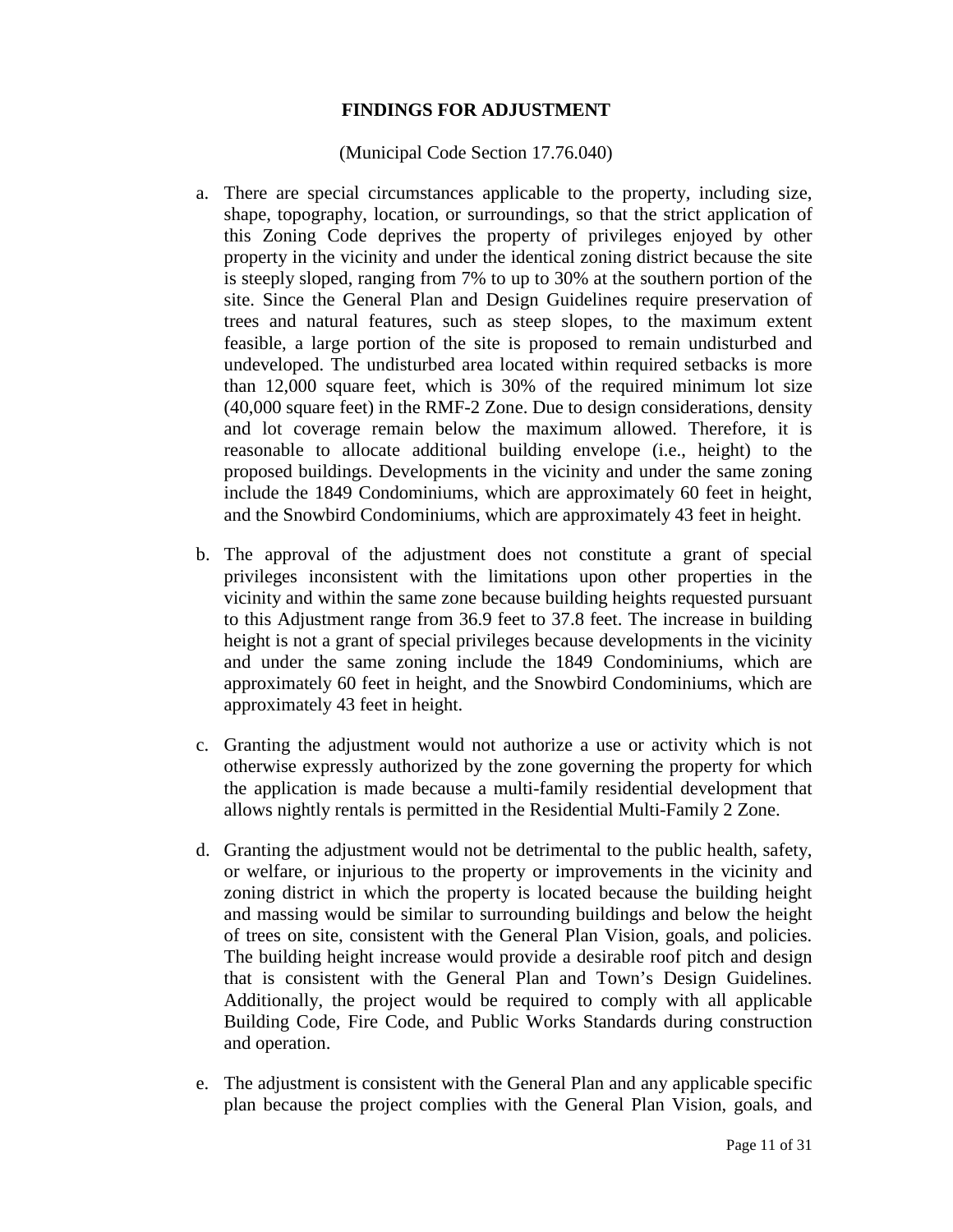policies, including that the project provides a high quality townhome product available for nightly rentals in an appropriate location, the design respects the natural environment by preserving the steeply sloped portion of the lot, the architecture and building exteriors are appropriate to the Eastern Sierra, building height would remain below tree heights on the site, and pedestrian connectivity is provided (General Plan Policies C.2.L, C.2.N, C.2.T, C.2.V, C.2.X, C.4.C, L.3.A, L.5.B, L.5.C, and S.3.H). There is no applicable specific plan.

- f. The adjustment is the minimum departure from the requirements of the Town of Mammoth Lakes Zoning Code necessary to grant relief to the applicant, consistent with Findings a and b, above because building heights requested pursuant to this Adjustment range from 36.9 feet to 37.8 feet, which is less than a 10% increase as allowed with an adjustment. The building height increase would allow for a 6:12 roof pitch, which is more functional in snow conditions compared to a lower pitched roof, and would provide a desirable roof pitch and design that is consistent with the General Plan and Town's Design Guidelines. Considering the steep slope and large portion of the lot that would remain undisturbed, the request is the minimum departure necessary to grant relief.
- g. The approval of the adjustment is in compliance with the requirements of the California Environmental Quality Act (CEQA) because the project was found to be categorically exempt from CEQA pursuant to CEQA Guidelines §15332, In-Fill Development Projects, as documented in Section 1, Findings – CEQA, herein.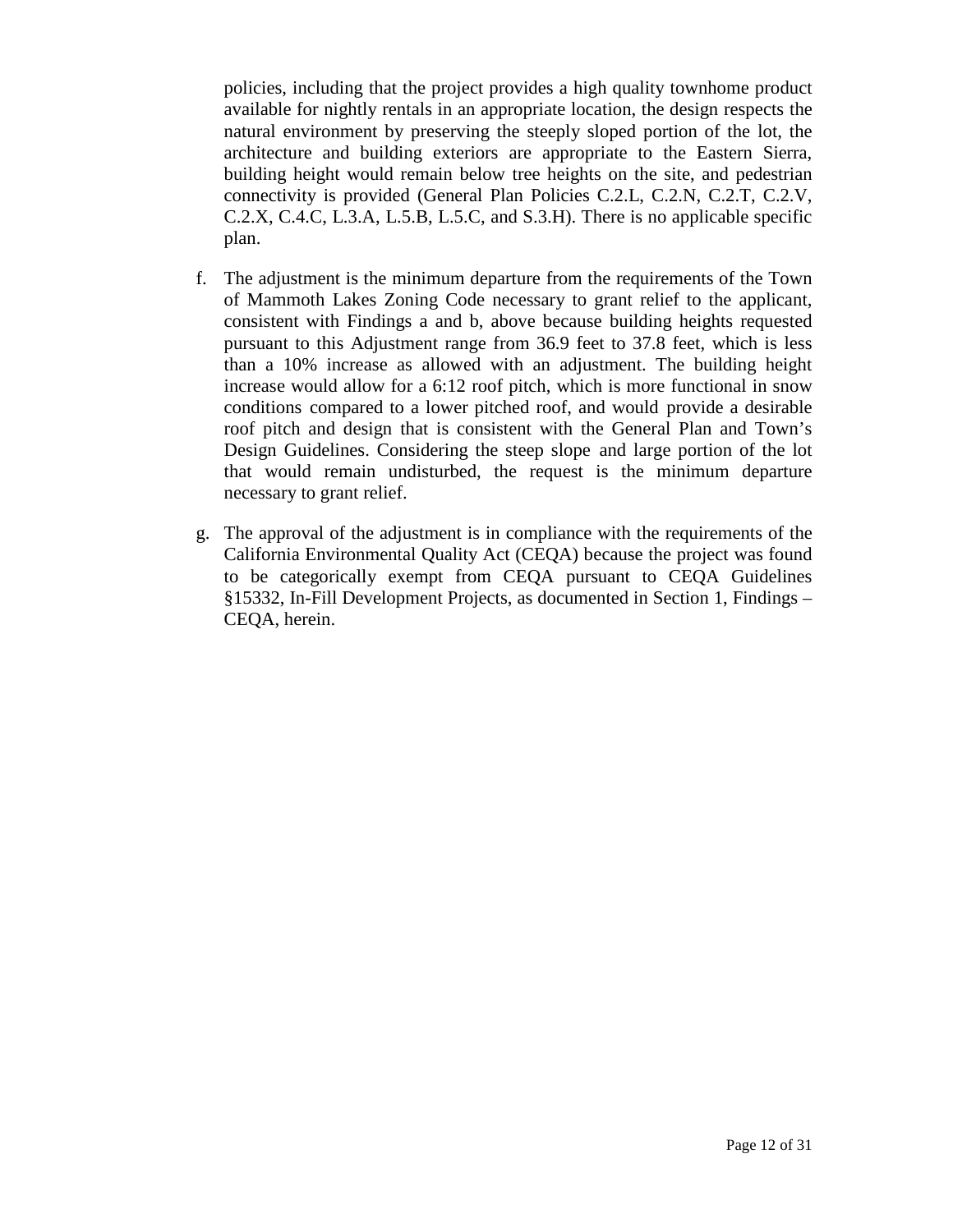### 3. **SUBDIVISION MAP ACT FINDINGS.** (State Map Act Section 66474)

a. The proposed map is consistent with applicable General and Specific Plans as specified in Section 65451 of the Subdivision Map Act because the project is consistent with the High Density Residential 2 (HDR-2) designation since the project is a multi-unit townhouse development at a density of 9.6 units per acre, which is below the maximum allowable density of 12 units per acre. Additionally, the project complies with the General Plan Vision, goals, and policies, including that the project provides a high quality townhome product available for nightly rentals in an appropriate location, the design respects the natural environment by preserving the steeply sloped portion of the lot, the architecture and building exteriors are appropriate to the Eastern Sierra, building height would remain below tree heights on the site, and pedestrian connectivity is provided (General Plan Policies C.2.L, C.2.N, C.2.T, C.2.V, C.2.X, C.4.C, L.3.A, L.5.B, L.5.C, and S.3.H).

There is no applicable specific plan.

The Trail System Master Plan (TSMP) shows a "long-term sidewalk" along Rainbow Lane. The TSMP describes that the sidewalk recommendations included in the TSMP should be considered in future mobility planning efforts (e.g., Pedestrian Master Plan and Mobility Plan/Element). The 2014 Pedestrian Master Plan and the current draft Mobility Plan/Element do not show a sidewalk along Rainbow Lane. Therefore, this project is not required to construct a sidewalk along Rainbow Lane.

- b. The design and improvements of the subdivision are consistent with applicable general and specific plans because the project complies with Municipal Code development standards such as density, parking, lot coverage, and snow storage, which implement the goals and policies of the Town of Mammoth Lakes General Plan. Furthermore, the project complies and is conditioned to comply with all Public Works standards for all improvements. The property is not located within a specific plan area.
- c. The site is physically suitable for the type of development because the project complies with density standards while preserving the steeply sloped portion of the lot. A reduced setback and increased building height, approved through a variance and adjustment, are allowed by state law and the Municipal Code.
- d. The site is physically suitable for the proposed density of development because the density proposed is 9.6 units per acre and a maximum of 12 units per acre is permitted. A reduced setback and increased building height, approved through a variance and adjustment, are allowed by state law and the Municipal Code.
- e. The design of the subdivision and the proposed improvements are not likely to cause substantial environmental damage nor substantially injure fish or wildlife or their habitat since the property is not located within an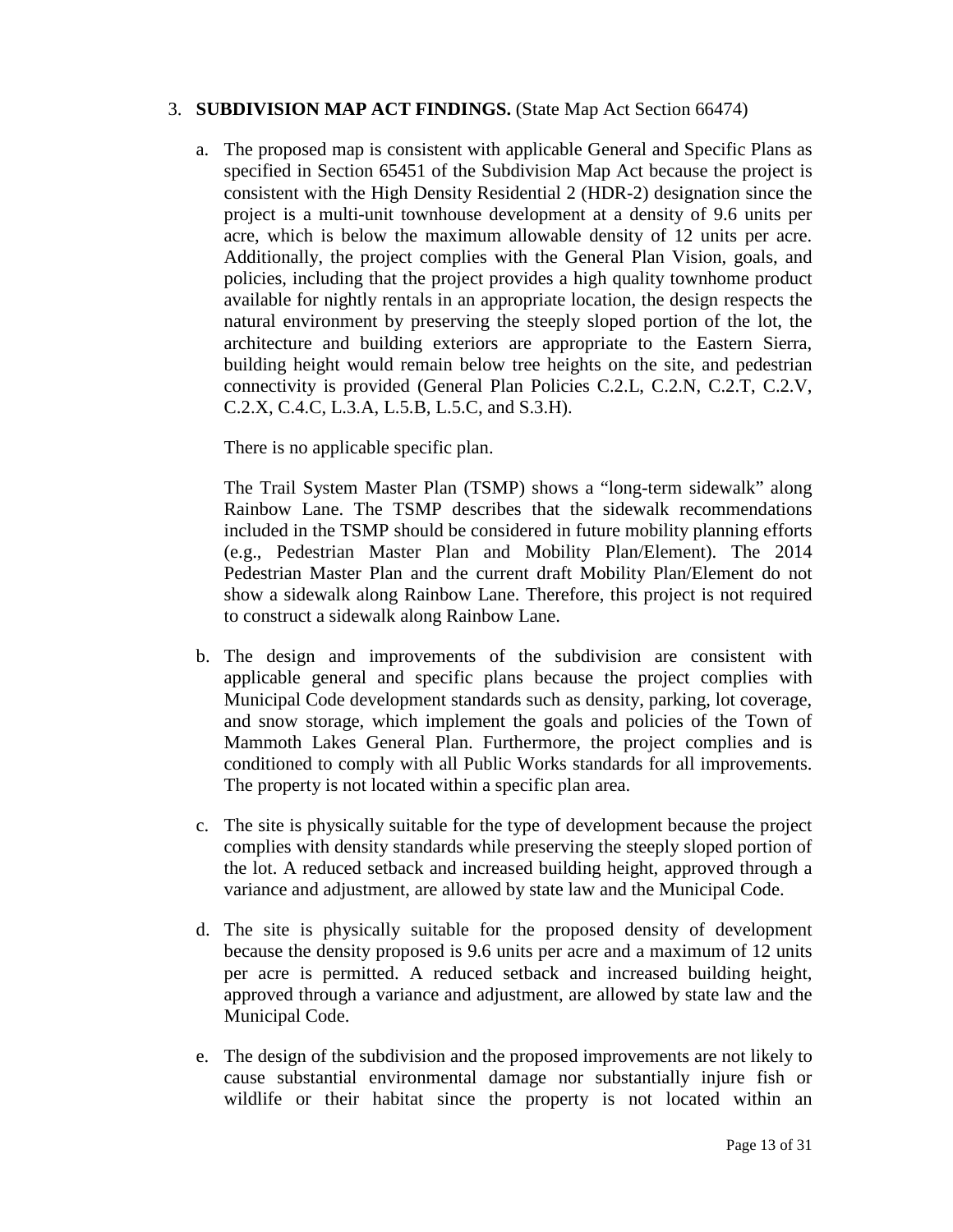environmentally sensitive area and is Categorically Exempt from environmental review pursuant to Section 15332, In-Fill Development Projects, of the California Environmental Quality Act (CEQA) Guidelines.

- f. The design of the subdivision and the types of improvements is not likely to cause serious public health problems since no evidence has been submitted during the planning review process to indicate that the development would cause any serious public health problems. All necessary public services are currently provided, or can be extended to, the site to assure health and safety for those individuals occupying and using the site facilities. Grading and building permits will be obtained to ensure all applicable health and safety requirements are complied with.
- g. That the design of the subdivision and the type of improvements will not conflict with easements, acquired by the public at large, for access through or use of, property within the proposed subdivision since all easements are shown on the tentative tract map and the property has access to a public street with approved street alignments and widths. All utilities, and their easements, are currently in place on, or can be extended to, the property and the proposed subdivision will not impact upon adjacent property easements and/or common areas shared among condominium owners.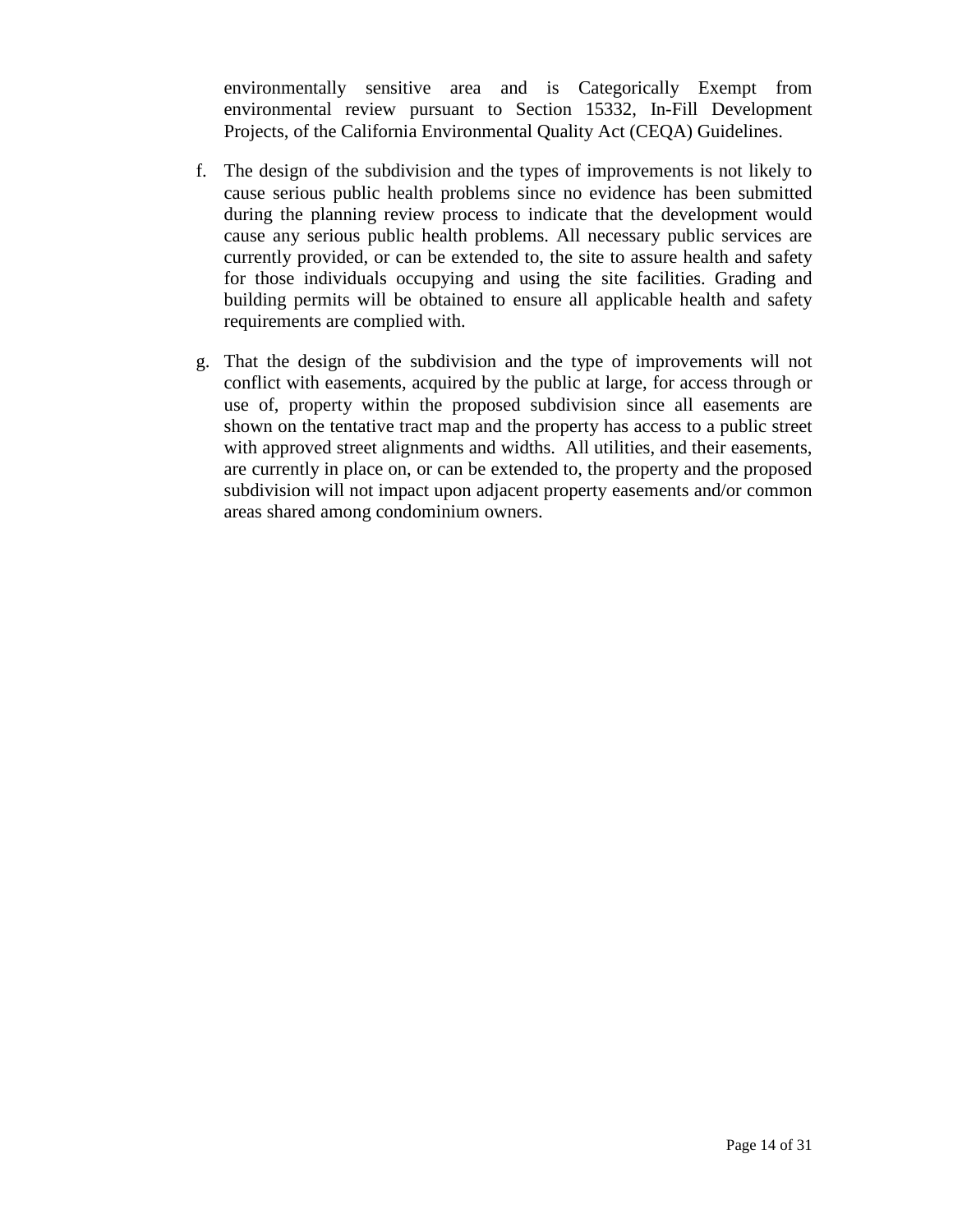SECTION 2. PLANNING AND ECONOMIC DEVELOPMENT COMMISSION ACTIONS. The Planning and Economic Development Commission hereby takes the following actions:

- 1. Finds that this project is categorically exempt pursuant to Section 15332, In-Fill Development Projects, of the California Environmental Quality Act (CEQA) Guidelines;
- 2. Approves Tentative Tract Map 15-001, Variance 15-001, Use Permit 15-001, Design Review 15-001, and Adjustment 15-001 subject to the following conditions:

#### (SEE ATTACHMENT "A"); and

3. Directs staff to file a Notice of Exemption.

**PASSED AND ADOPTED** this 29<sup>th</sup> day of April 2015, by the following vote, to wit:

AYES: Brown, Grahek, Harvey, Vanderhurst

NAYS:

Tenney ABSENT:

**ABSTAIN:** 

ATTEST:

Mokerly Sandra Moberly, **Planning Manager** 

Madeleine "Mickey" Brown, Chair of the Mammoth Lakes Planning and Economic Development Commission

NOTE: This action is subject to Chapter 17.104 of the Municipal Code, which specifies time limits for legal challenges.

I, John Hooper of Mountainside One, LLC am the property owner and applicant for this project request and I do hereby attest that I have read, and agree to, the conditions of approval stipulated within this Resolution.

 $5 - 7 - 15$ John Hooper Date Mountainside One, LLC (Notary Required)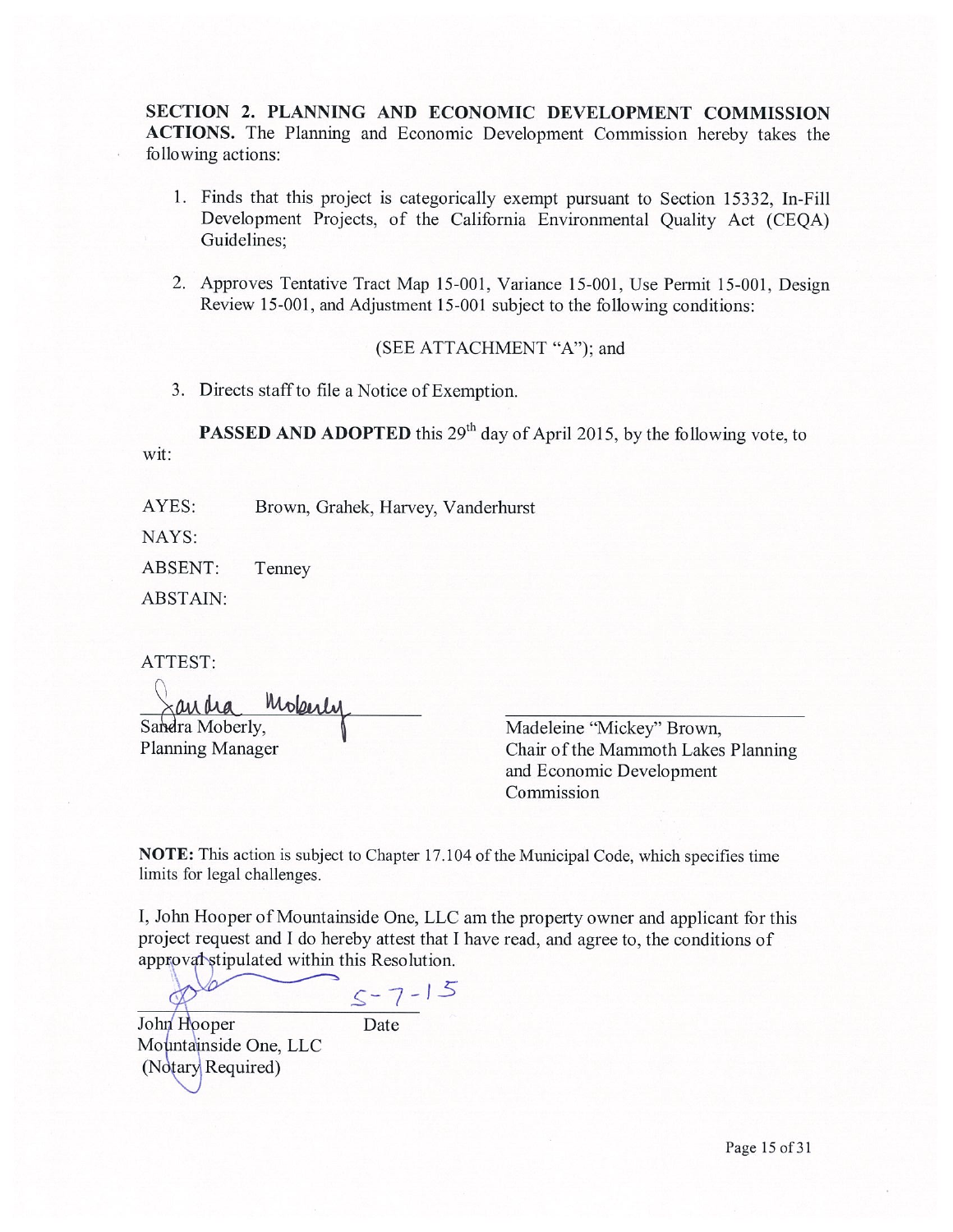#### ALL-PURPOSE ACKNOWLEDGMENT FOR CALIFORNIA

| <b>STATE OF CALIFORNIA</b> | A notary public or other officer completing this certificate verifies only the identity of the individual who signed the document to which this certificate is |
|----------------------------|----------------------------------------------------------------------------------------------------------------------------------------------------------------|
| COUNTY OF MONO             | attached, and not the truthfulness, accuracy, or validity of that document.                                                                                    |
| On                         | 2015, before me, M. FOrbis, notary public                                                                                                                      |
| Date                       | Name And Title Of Officer (e.g. "Jane Doe, Notary Public")                                                                                                     |
| personally appeared        | Name(s) of Signer(s)                                                                                                                                           |

who proved to me on the basis of satisfactory evidence to be the person(s) whose name(s) is/are subscribed to the within instrument and acknowledged to me that he/she/they executed the same in his/her/their authorized capacity(ies), and that by his/her/their signature(s) on the instrument the person(s), or the entity upon behalf of which the person(s) acted, executed the instrument.

I certify under penalty of perjury under the laws of the State of California that the foregoing paragraph is true and correct.



Place Seal Above

WITNESS my hand and official seal.

Signature of Officer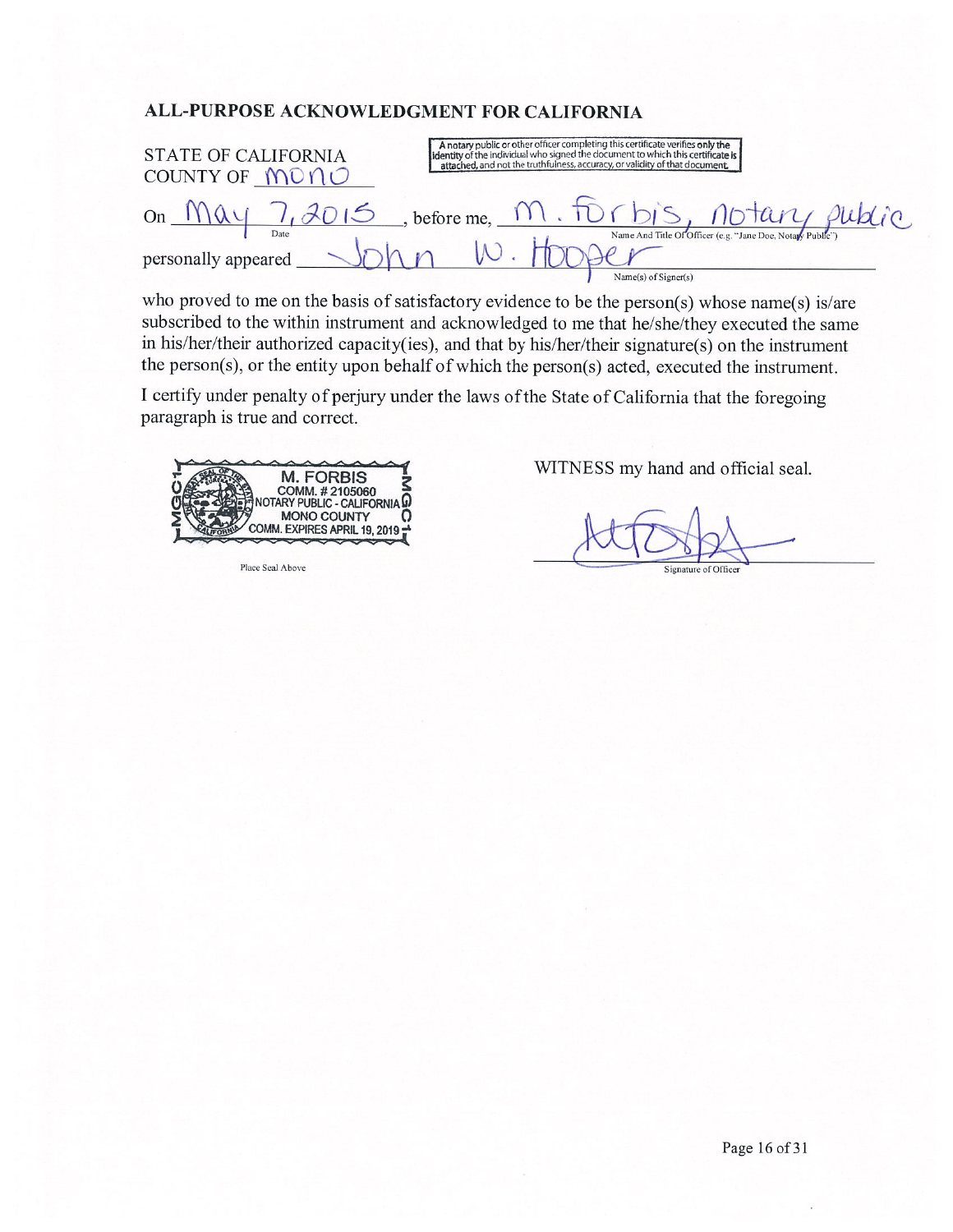### **ATTACHMENT "A" Resolution No. PEDC-2015-05 Case No. TTM 15-001, VAR 15-001, UPA 15-001, DR 15-001, ADJ 15-001**

#### **PLANNING DIVISION CONDITIONS**

### **STANDARD PLANNING CONDITIONS**

- 1. This approval authorizes the following: A 16-unit townhome project, Mountainside, located at 413 Rainbow Lane. A variance is approved to reduce the front yard setback along Rainbow Lane from 25 feet to 16 feet and to increase building heights of Lots 2-5 to 38.8 feet and Lots 11-16 to 43.9 feet. An adjustment is approved to increase building heights of Lots 6-9 to 37.8 feet and Lot 10 to 36.9 feet.
- 2. This permit and all rights hereunder shall automatically terminate unless the business operation, site preparation or construction has been commenced within two years after the issuance of this permit and such work is diligently carried on until completion, or an extension of time has been granted in accordance with Municipal Code Section 17.64.060.B.
- 3. All new improvements constructed on the site shall be in compliance with all Town of Mammoth Lakes, County of Mono, Mammoth Community Water District, the Mammoth Lakes Fire Protection District, the CRWQCB Lahontan District, Great Basin Air Pollution Control District, OSHA, State of California and United States of America laws, statutes, ordinances, regulations, directives, orders, and the like applicable thereto and in force at the time thereof. Any violation of the above may constitute grounds for revocation of the use permit under Chapter 17.128 of the Mammoth Lakes Municipal Code.
- 4. This resolution of approval, as conditioned herein, shall be recorded for the subject property by the Mono County Recorder's Office to commence the approved use on the property or the issuance of any building permits for new or remodeled structures.
- 5. The site shall be maintained in a neat, clean and orderly manner. All improvements shall be maintained in a condition of good repair and appearance. Outdoor storage of equipment and other materials, except for firewood, is prohibited. Non-operating vehicles, equipment and materials inappropriate to the site and its use shall not be stored within outdoor areas on the site.
- 6. Storage of construction materials and equipment off-site shall not be permitted without a permit issued by the Community and Economic Development Department of the Town. Any public or private property altered, damaged or destroyed by site preparation, grading, construction or use shall be restored to its pre-existing condition by the permittee.
- 7. All conditions of this use permit shall be met or secured prior to final occupancy approval of any tenant improvements or new structures.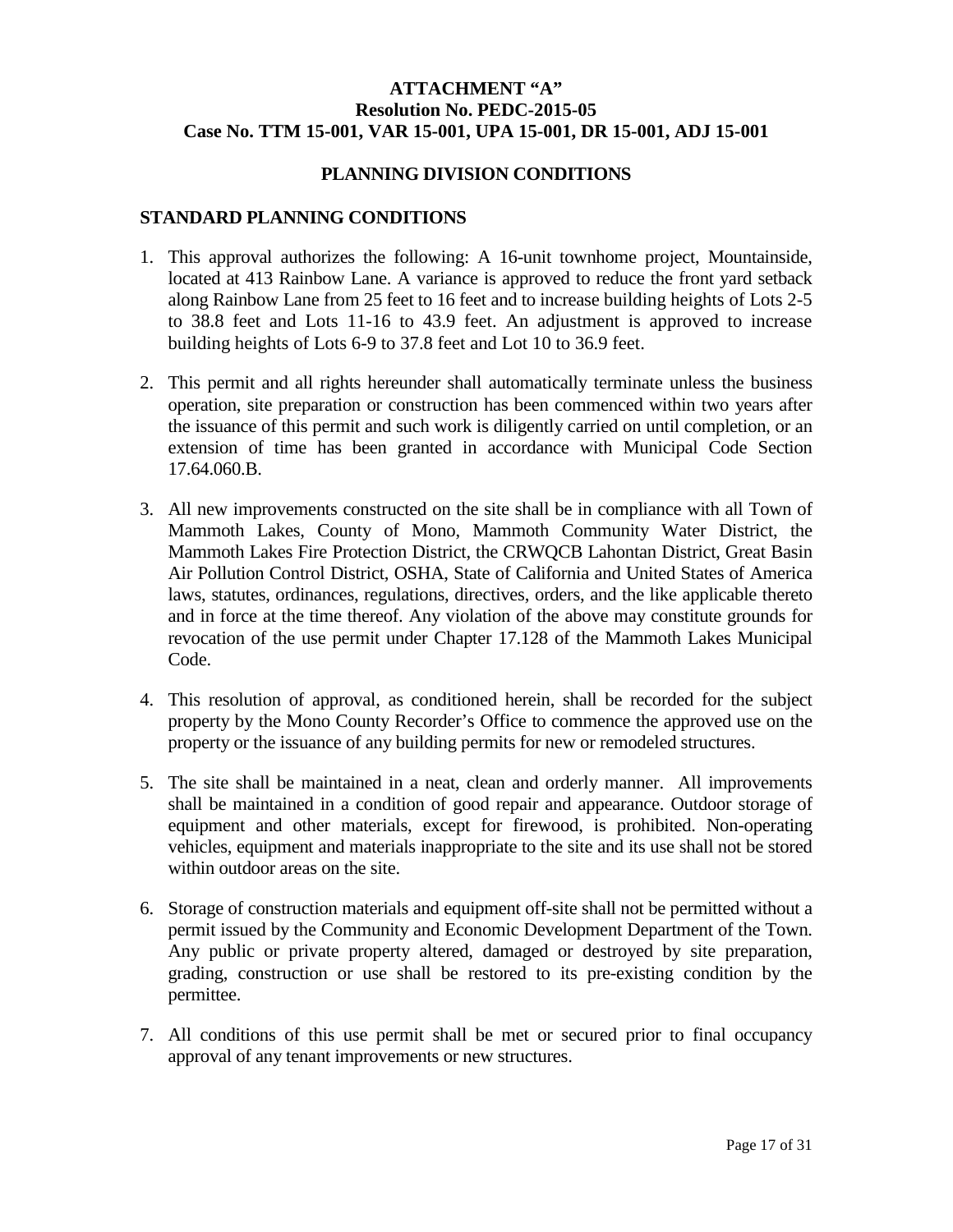- 8. All uses are subject to review by the Building Official of the Town of Mammoth Lakes and must conform to occupancy ratings of the structures to obtain occupancy.
- 9. Town staff shall have the right to enter the subject property to verify compliance with these conditions. The holder of any permit associated with this project shall make the premises available to Town staff during regular business and shall, upon request, make records and documents available to Town staff as necessary to evidence compliance with the terms and conditions of the permit.
- 10. Prior to the issuance of a building permit, the applicant shall pay Development Impact Fees as prescribed by ordinance and/or resolution and pay any fees due on this project processing account.
- 11. Where compliance with the conditions of approval or applicant initiated changes to the plans require additional staff review, that review time shall be billed at the Town's established billing rates. Prior to the issuance of a building or grading permit, the applicant shall pay all outstanding costs for the processing of this application.
- 12. The approved site and building plans shall be adhered to and maintained for the duration of the permit.
- 13. This action may be appealed to the Town Council within fifteen (15) calendar days from the date of Planning and Economic Development Commission approval in accordance with Municipal Code Chapter 17.104.
- 14. Prior to receipt of a grading or building permit, the applicant shall obtain a secondary source permit or letter of exemption from the Great Basin Unified Air Pollution Control District.
- 15. The applicant shall defend, indemnify, and hold harmless the Town and its agents, officers, and employees from any claim, action, or proceeding against the Town and its agents, officers, or employees to attack, set aside, void, or annul, an approval of the Town, advisory agency, appeal board, or legislative body concerning this approval. The Town shall promptly notify the applicant of any claim, action, or proceeding and shall cooperate fully in the defense.
- 16. Pursuant to Government Code Section 66474.9 the subdivider shall defend, indemnify, and hold harmless the Town and its agents, officers, and employees from any claim, action, or proceeding against the Town and its agents, officers, or employees to attack, set aside, void, or annul, an approval of the Town, advisory agency, appeal board, or legislative body concerning this approval, which action is brought within the time period provided for in Government Code Section 66499.37. The Town shall promptly notify the subdivider of any claim, action, or proceeding and shall cooperate fully in the defense.
- 17. In consideration of the Town's Vision Statement requiring a de-emphasis of the use of the automobile, occupancy and mode of travel expectations and to mitigate the impacts of the project on air quality as required by CEQA, the applicant and the owners association, if formed, shall submit a petition to be annexed into the Transit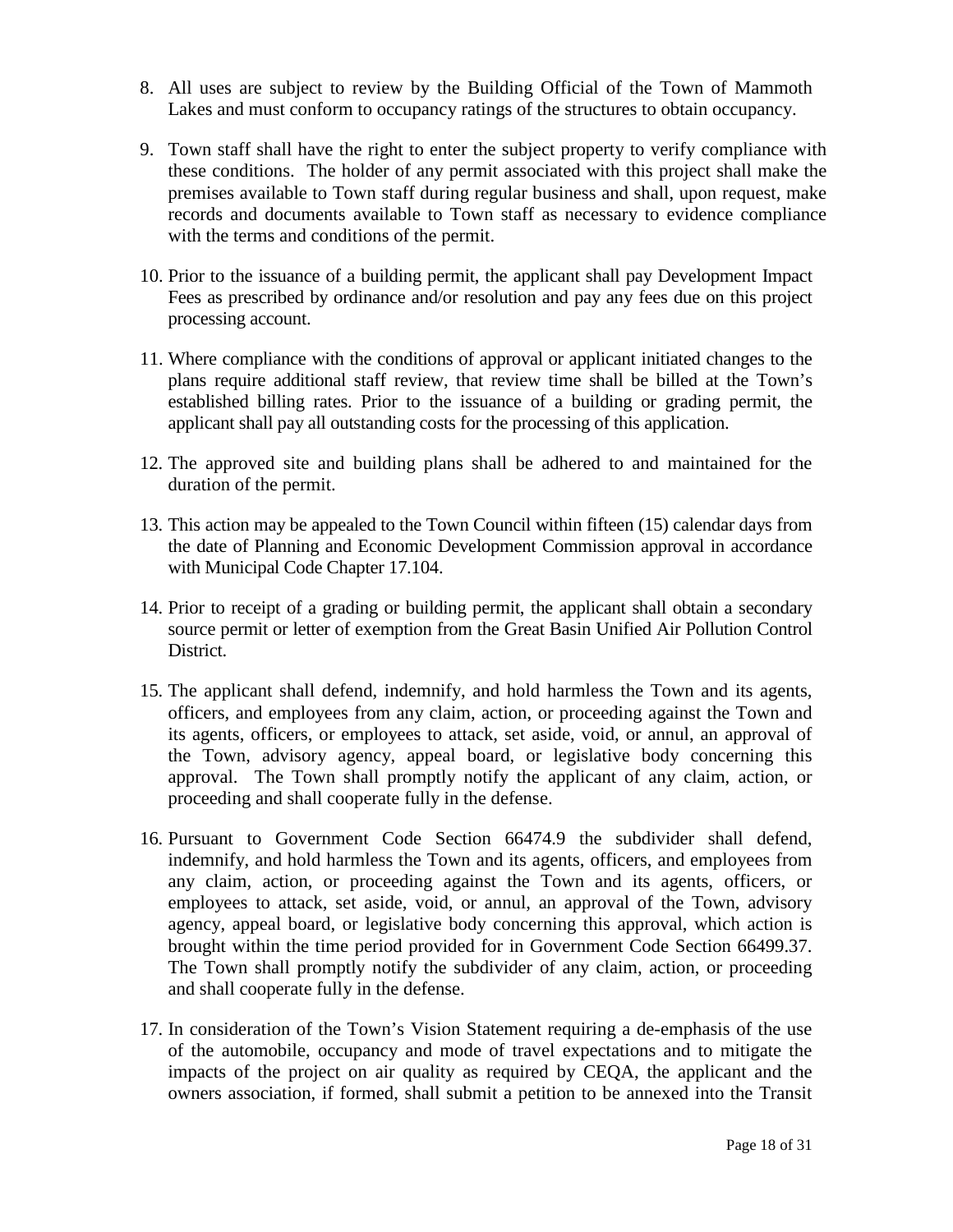and Transportation Fee Community Facility District (CFD 2013-03) and pay all fees associated with the annexation process prior to final map approval by staff. CFD 2013-03 shall be referenced in the project CC&Rs, as well as in any disclosure documents required by the California Department of Real Estate for the project.

- 18. The trash enclosure shall be improved with a concrete slab and constructed of masonry with an exterior of stone veneer or other materials compatible with that of the buildings. Adequate space for recyclable materials shall be provided within the enclosure. All trash enclosures, receptacles, and food storage areas shall be animal resistant. The enclosure is not required to be gated.
- 19. All exterior lighting shall comply with Chapter 17.36.030 of the Town of Mammoth Lakes Municipal Code, Exterior Lighting. Exterior light fixtures having a total of over 400 lumens of output shall be equipped with shields that extend below the horizontal plane of the light source to direct the light downward onto the structure or surrounding grounds.
- 20. The project shall meet the requirements of Municipal Code Chapter 17.40 (Water Efficient Landscape Regulations) including the Landscape Documentation Package. A final landscape and irrigation plan shall be submitted to, and approved by, the Community and Economic Development Department for inclusion in the project grading permit. Where no grading permit is required, the final landscape plan must be submitted to and approved by the Town prior to issuance of a building permit. Said landscape and irrigation plan shall substantially conform to the preliminary landscape plan reviewed and approved by the Planning and Economic Development Commission (also see Condition of Approval 38). All landscape plantings shall be maintained in a healthy and growing condition at all times (as applicable for the season) and individual plants shall be replaced if they become diseased or die. An automated irrigation system shall be provided for each landscape area. The irrigation equipment and system shall be maintained in a proper working condition at all times. Landscaping and irrigation systems within the public right-of-way within or adjacent to the project area shall be maintained by the property owner, with the exception of benefit assessment district areas.
- 21. A tree removal plan shall be approved prior to any land disturbance and the issuance of a grading or building permit. A pre-construction meeting shall be held on-site prior to any land disturbance. The applicant shall obtain the necessary Timber Harvest Permit prior to any tree removal.
- 22. The project shall comply with the Guidelines for Erosion Control in the Mammoth area. This shall include submittal of a Report of Waste Discharge, if applicable.
- 23. The property owner shall execute a hold harmless agreement waiving any liability on the part of the Town for damage from snow removal or other standard street maintenance functions.
- 24. Water and sewer improvements require a construction permit from Mammoth Community Water District. Prior to the Town authorizing any construction, the applicant shall obtain water and sewer permits from Mammoth Community Water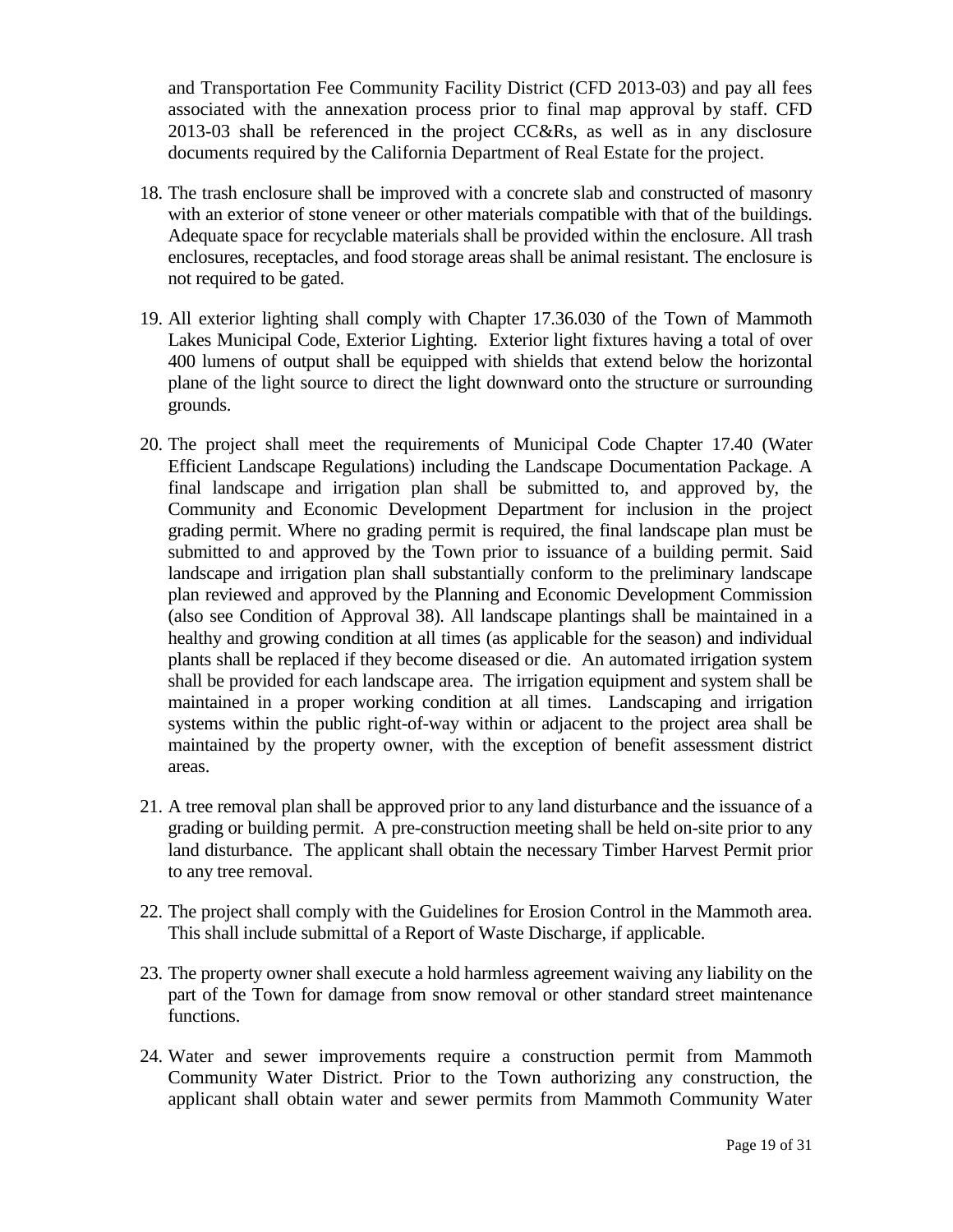district and pay applicable fees to the District.

- 25. New or changed improvements, exterior illumination, elevations, designs, materials, or colors shall conform to the adopted Design Guidelines of the Town of Mammoth Lakes and will require review and approval from the Town of Mammoth Lakes Community and Economic Development Department or Planning and Economic Development Commission pursuant to Municipal Code Chapter 17.88.
- 26. A certificate of occupancy is required for all future tenant improvements within the subject structure. Tenant improvements shall identify occupancy separation requirements, disabled access requirements and compliance with all applicable building, electrical, plumbing, and fire code requirements.
- 27. Zoning entitlement conditions of approval shall be printed verbatim on all of the working drawing sets used for issuance of building permits (architectural, structural, electrical, mechanical, and plumbing) and shall be referenced in the index.
- 28. Roof vents, exhaust, pipes and flues shall be combined and/or collected together on slopes of roof out of public view to the greatest extent possible.
- 29. Retaining wall design and material(s) shall be reviewed by the Town prior to grading permit issuance.

### **SPECIAL PLANNING CONDITIONS**

- 30. Prior to the issuance of each building permit for each of the seven duplex buildings, the applicant shall elect to pay either \$23,222 per unit (i.e., \$46,444 per duplex building permit) for a total project fee payment of \$325,108, or the current fee in effect at time of building permit issuance. This shall be ensured by the Community and Economic Development Department prior to building permit issuance.
- 31. The trash/recyclable materials enclosure shall be installed prior to the issuance of the third certificate of occupancy for the project. This shall be reviewed and approved by the Community and Economic Development Department.
- 32. Prior to the issuance of each building permit, the applicant shall pay the required public art fees. This shall be ensured by the Community and Economic Development Department prior to building permit issuance.
- 33. Roof eaves encroaching into setback areas shall be protected with snow restraint devices. This shall be reviewed and approved by the Community and Economic Development Department prior to issuance of a certificate of occupancy.
- 34. As shown on Tentative Tract Map 15-001 Sheet 2, Lot 9 (Building A) and Lot 16 (Building C) shall not have any habitable area that encroaches into the east 10-foot side yard setback. This shall be reviewed and approved by the Community and Economic Development Department prior to building permit issuance.
- 35. The water supply and rough-in roadway system capable of supporting 75,000 pounds shall be in place prior to the delivery of combustible construction products. Due to the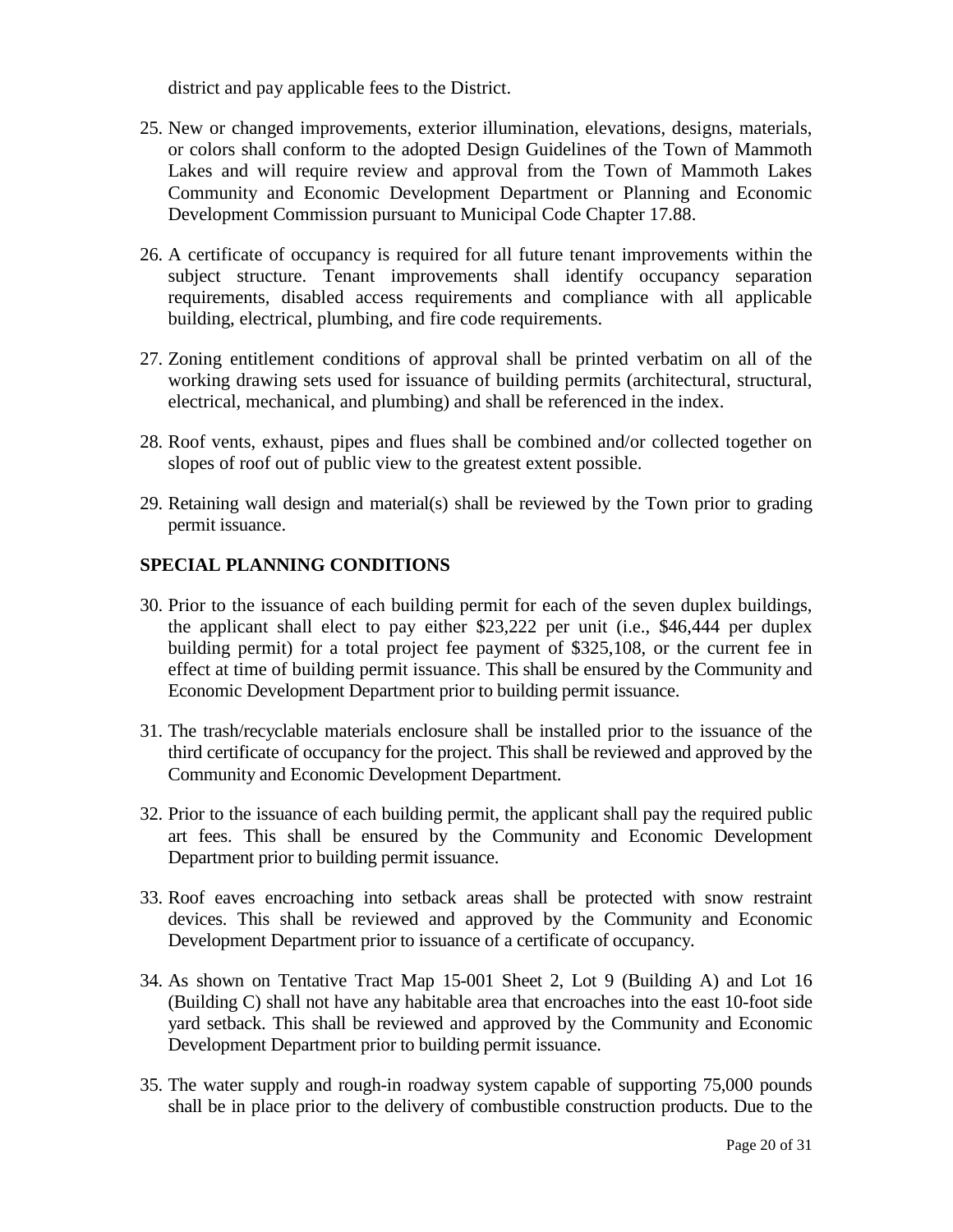tight working area, the developer shall provide location(s) for staging area(s) of construction material and employee parking. This shall be reviewed and approved by the Mammoth Lakes Fire Protection District prior to grading permit issuance.

- 36. A key box shall be provided with an individual master key that provides access to each structure. This shall be reviewed and approved by the Mammoth Lakes Fire Protection District prior to building permit issuance.
- 37. A wildland fuels management plan, including fire hazard reduction analysis, shall be completed for the area between the proposed structures and the south property line. This shall be reviewed and approved by the Mammoth Lakes Fire Protection District prior to building permit issuance.
- 38. Condition of Approval 20, above, requires the final landscape and irrigation plan to substantially conform to the preliminary landscape plan approved by the Planning and Economic Development Commission; however, if substantial changes to the landscape plan are required to comply with new state regulations regarding water usage, those changes shall be reviewed and approved by the Community and Economic Development Department prior to building permit issuance.
- 39. The applicant shall terminate any lease or agreement that would conflict with the ability of the project to comply with the Municipal Code snow storage requirements prior to the issuance of a building permit. This shall be reviewed and approved by the Community and Economic Director prior to issuance of the first building permit.
- 40. The revised Building C north elevation, Sheet A3.2, dated April 30, 2015, is approved by the Planning and Economic Development Commission. The Community and Economic Development Department shall ensure that the building permit plans for Building C confirm to this revised elevation prior to issuance of a building permit for Building C.
- 41. The west elevation of Building D shall be revised to incorporate similar design features as shown on the revised Building C north elevation, Sheet A3.2, dated April 30, 2015. This shall be reviewed and approved by the Community and Economic Development Department prior to issuance of a building permit for Building D.
- 42. The applicant shall work with the Community and Economic Development Department to analyze relocating the dumpster to the west portion of the site. This analysis shall include consideration of potential impacts of the dumpster being located adjacent to the Canyon Lodge parking lot (e.g., visibility, potential for non-residents to use the dumpster, etc.) and shall include coordination with Mammoth Disposal. The dumpster shall be located on the west portion of the site if the Community and Economic Development Director determines through this analysis that the potential impacts are not substantial and Mammoth Disposal finds the new location acceptable. This shall be completed prior to the issuance of a grading permit.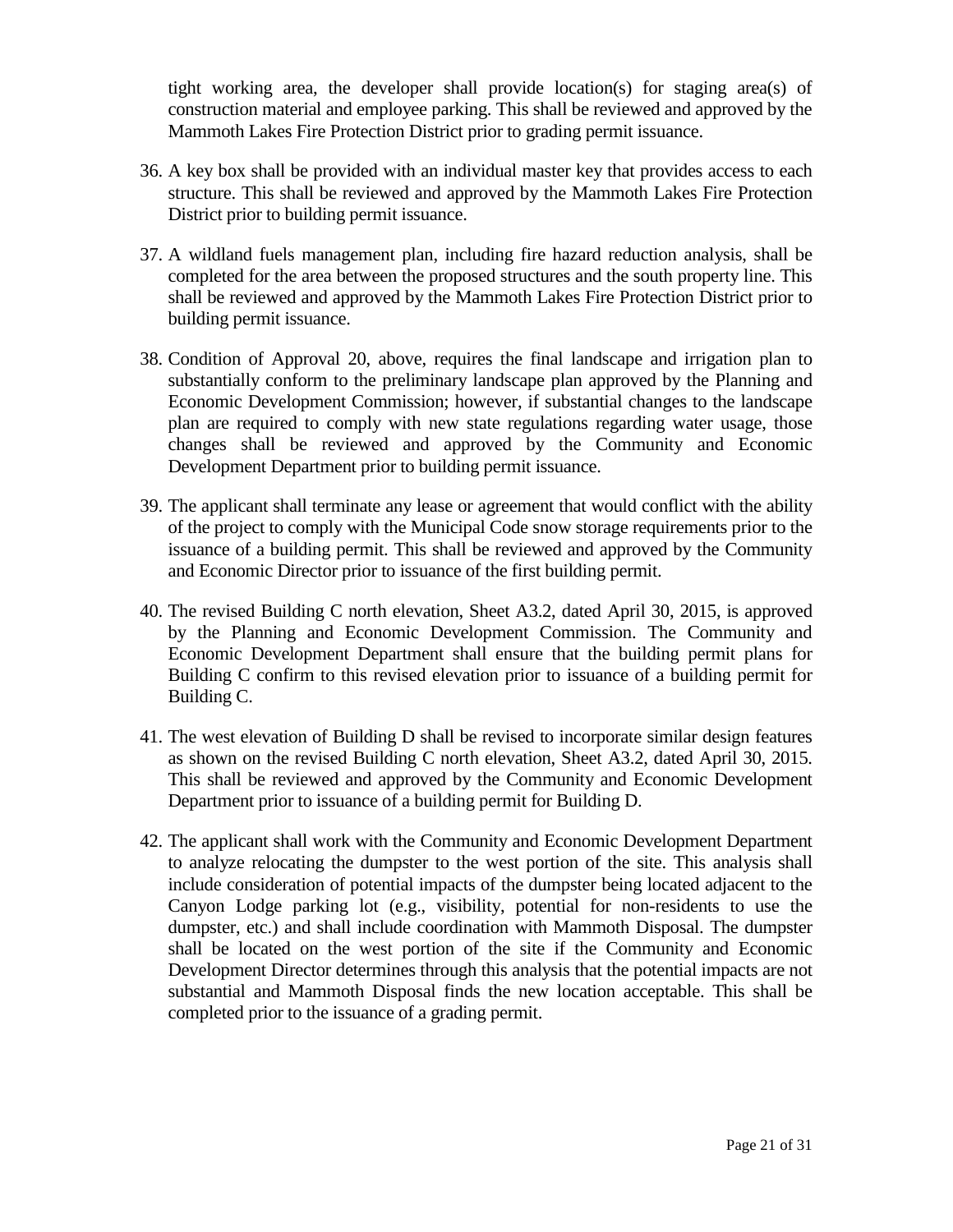### **ENGINEERING DIVISION CONDITIONS**

#### **STANDARD CONDITIONS / GENERAL REQUIREMENTS:**

- 43. A final map, consistent with the tentative map and the conditions herein, shall be recorded with the County Recorder of Mono County prior to the expiration of the approved tentative map. The final map shall conform to the Subdivision Map Act and the Subdivision Ordinance for the Town of Mammoth Lakes. The tentative map shall expire 24 months after the approval date. Failure to record the final map prior to the expiration will nullify all approvals, except as such time limitation may be extended by law or by the Planning and Economic Development Commission in accordance with the Subdivision Map Act.
- 44. Copies of all exceptions, easements, restrictions and encumbrances listed in the preliminary title report together with a copy of the current grant deed and a current title report, a copy of each record map for the subject property shown within the tentative map boundary, and a copy of each and every adjacent map, deed or other document as necessary that establish, or were used for the survey of, and for the retracement of the subdivision boundary shall be submitted with the initial submittal of the final map. A subdivision guarantee shall be issued and dated within 30 days prior to final map approval by the Planning and Economic Development Commission.
- 45. The maintenance of graded slopes and landscaped areas shall be the responsibility of the developer until the transfer to individual ownership or until the maintenance is officially assumed by an approved maintenance district or property owners association.
- 46. Slope rights adjacent to public rights of way shall be dedicated on the final map where necessary.
- 47. All new utility lines within, adjacent to or serving the site shall be placed underground.
- 48. The site grading design and all building construction shall conform to State and federal disabled access regulations.
- 49. Paved access is required to a maintained street. Street and traffic signs shall meet the California Manual of Uniform Traffic Control Devices (MUTCD).
- 50. Landscaping and irrigation systems within the public right of way, adjacent to the project area and within the project shall be maintained by property owner, with the exception of benefit assessment district areas.
- 51. The applicant shall obtain an easement or letter of permission to grade all areas requiring off-site grading prior to issuance of a grading permit or a building permit. These areas shall be contour graded.
- 52. The applicant shall submit to the Town an electronic file of the final map in AutoCAD, or other format as may be approved by the Public Works Director, within 30 days of approval of the final map.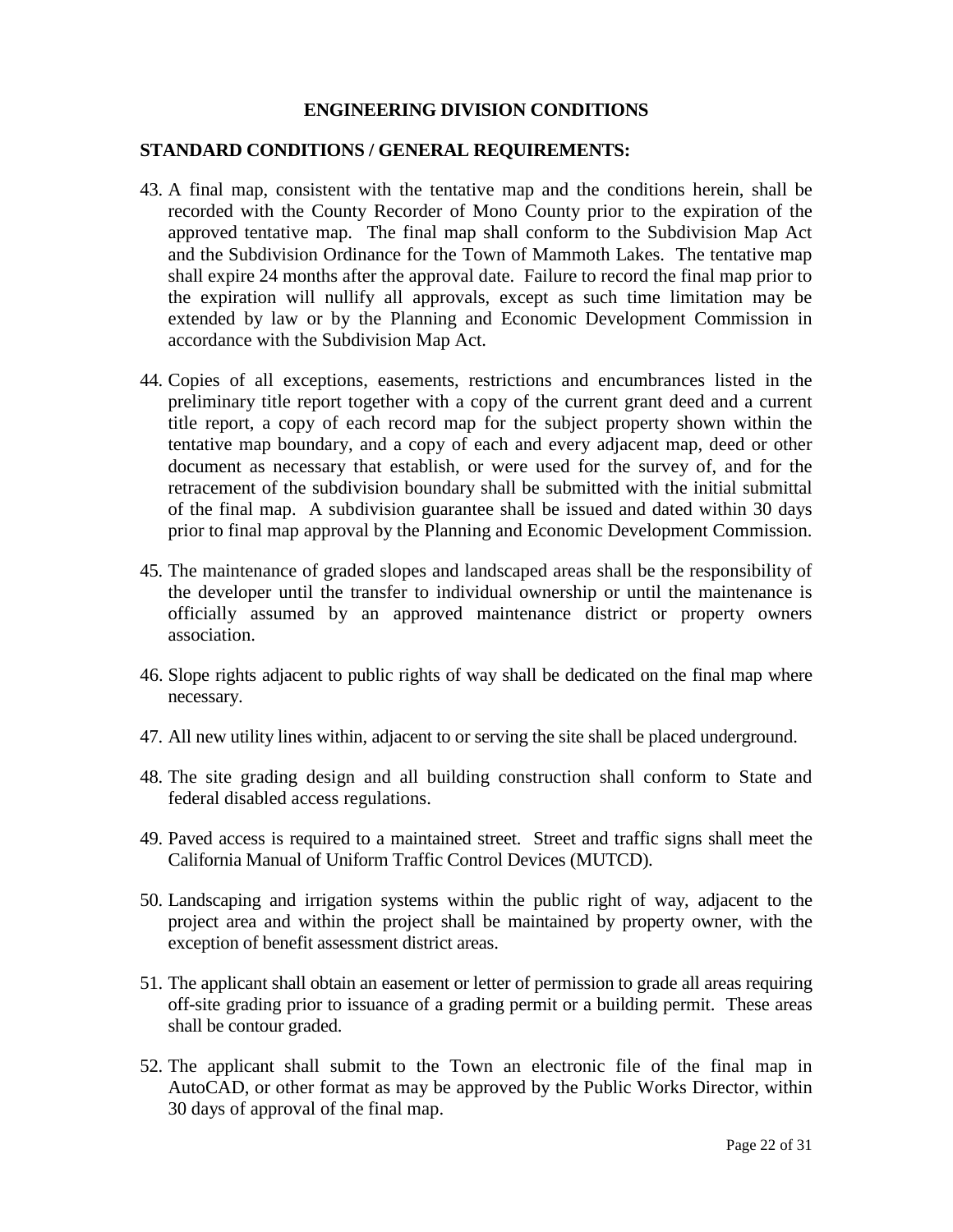- 53. All easements and dedications shall be in a form and content acceptable to the Public Works Director.
- 54. Nothing in the approval of this tentative tract map shall be construed to allow for the deviation, adjustment, variance or non-conformance of any Municipal Code or ordinance, or of any local, State or federal standard, policy, regulation or law, unless specifically provided for herein.
- 55. All grading and public improvements shall be consistent with the Town of Mammoth Standard Plans for Public Works.
- 56. Any off-site improvements required, such as installation of roads, sewers, water lines, or drainage improvements, which are of benefit to land other than the land located within the subdivision, shall be subject to an approved agreement between the Town and the subdivider to reimburse him in whole or in part for the use of the improvement by lands other than those developed by the subdivider, pursuant to Section 17.16.190 of the subdivision ordinance.

# **THE FOLLOWING CONDITIONS SHALL BE COMPLETED PRIOR TO APPROVAL BY STAFF OF THE FINAL MAP:**

- 57. The final map shall conform to the requirements of Town of Mammoth Lakes Ordinance 84-10 and all amendments thereto.
- 58. A preliminary soils report shall be filed with and reviewed by the Public Works Director. The report shall address and make recommendations as to the compacted and un-compacted fills on-site. A note shall be placed on the final map indicating which lots require grading remediation. An "as-graded" soils report shall be provided to the Town upon completion of the grading.
- 59. A form of security listed in Government Code Section 66499(a) and acceptable to the Town shall be posted to secure completion of all required grading, street and drainage improvements in accordance with the Municipal Code and the applicant shall enter into a subdivision improvement agreement for all required public improvements in accordance with the Subdivision Map Act. The agreement shall include provisions for the posting of warranty sureties for the accepted public improvements two weeks prior to Planning and Economic Development Commission approval of the final map. Construction cost estimates for all required sureties shall be prepared and signed by a registered civil engineer. The estimates shall be at prevailing wages and shall include 20% for construction contingencies and 20% for administrative costs. All sureties shall be posted prior to the issuance of a grading permit and prior to approval by staff of the final map.
- 60. A form of security listed in Government Code Section 66499(a) shall be posted with the Town in a form acceptable to the Town Surveyor for any deferred final monumentation for the final map. The estimated amount of the surety shall be prepared by the licensed land surveyor preparing the final map and shall be approved by the Town Surveyor.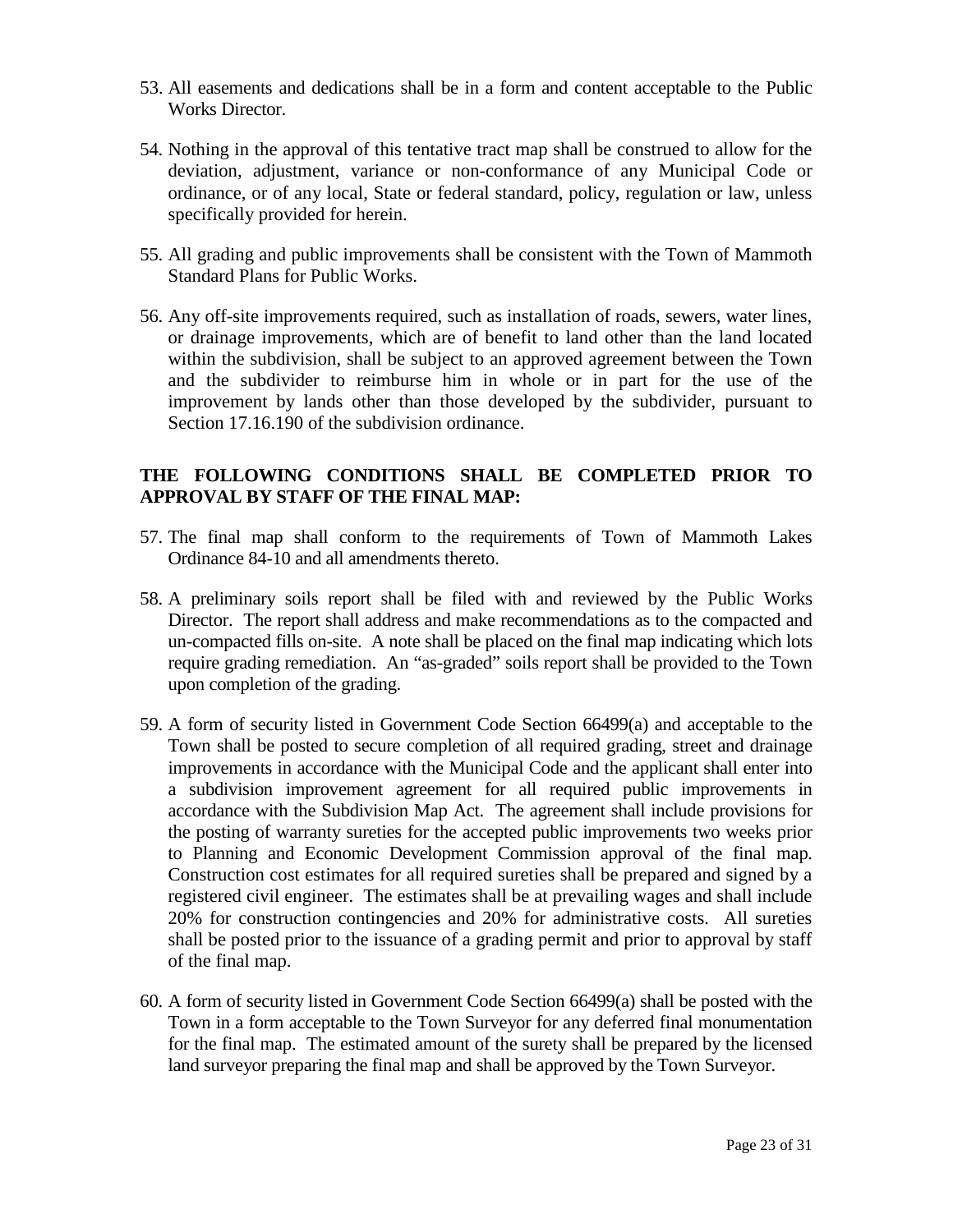- 61. Rights of way and improvements (including off-site) to transition traffic and drainage flows from proposed to existing shall be required as necessary.
- 62. All easements as shown on the tentative map shall be granted on the final map, or recorded by separate document prior to or concurrent with recordation of the final map in a form and in content acceptable to the Town. Easements to be recorded by separate document shall be submitted to the Town for review and approval. The fully executed documents shall be submitted to the Public Works Director prior to approval of the final map. Easements shown on the tentative map to be granted or dedicated shall indicate the beneficiary of the easement(s).
- 63. Easements shown on the tentative map to the benefit of an agency other than the Town or to other parties shall be shown on the final map as "Easements Reserved". The owners statement on the parcel map shall reserve said easements unto themselves, their heirs and assigns.
- 64. All documents that are required to record prior to or concurrent with the recordation of the final map shall be reviewed and approved by the Town and shall be fully executed, notarized and ready for recordation prior to approval of the final map by town staff. The originals of the executed documents shall be delivered to the Public Works Director together with the final map prior to approval of the final map.
- 65. Monumentation of the subdivision shall be installed in accordance with the Subdivision Ordinance of the Town, Ordinance 84-10.
- 66. A snow removal/storage plan shall be submitted by the applicant and approved by the Community and Economic Development Department. This plan and provisions for maintenance of private driveways and drainage facilities shall be included in the CC&Rs prior to final map approval by Town staff.
- 67. The CC&Rs shall contain provisions granting rights of access and parking, as necessary, to the owners, tenants, and their guests, of the condominium units.
- 68. Existing CC&Rs, if any, encumbering the property shall be amended as necessary for the proposed development of this project.
- 69. The applicant shall submit a request for unit, building and street addressing to the Town, and a request for street names for all streets within the subdivision. Approval of the addressing and street names shall be completed prior to approval of the map by staff.
- 70. For condominium projects the following statement shall appear on the signature sheet of the final map: "THIS SUBDIVISION IS A PLANNED DEVELOPMENT AS DEFINED IN SECTION 6562 OF THE CIVIL CODE OF THE STATE OF CALIFORNIA, CONTAINING A MAXIMUM 48 ROOMS WITHIN 16 UNITS AND IS FILED PURSUANT TO THE SUBDIVISION MAP ACT."
- 71. Prior to approval of the final map by staff, the applicant shall provide evidence to the Town that the property taxes have been pre-paid to Mono County Tax Collector or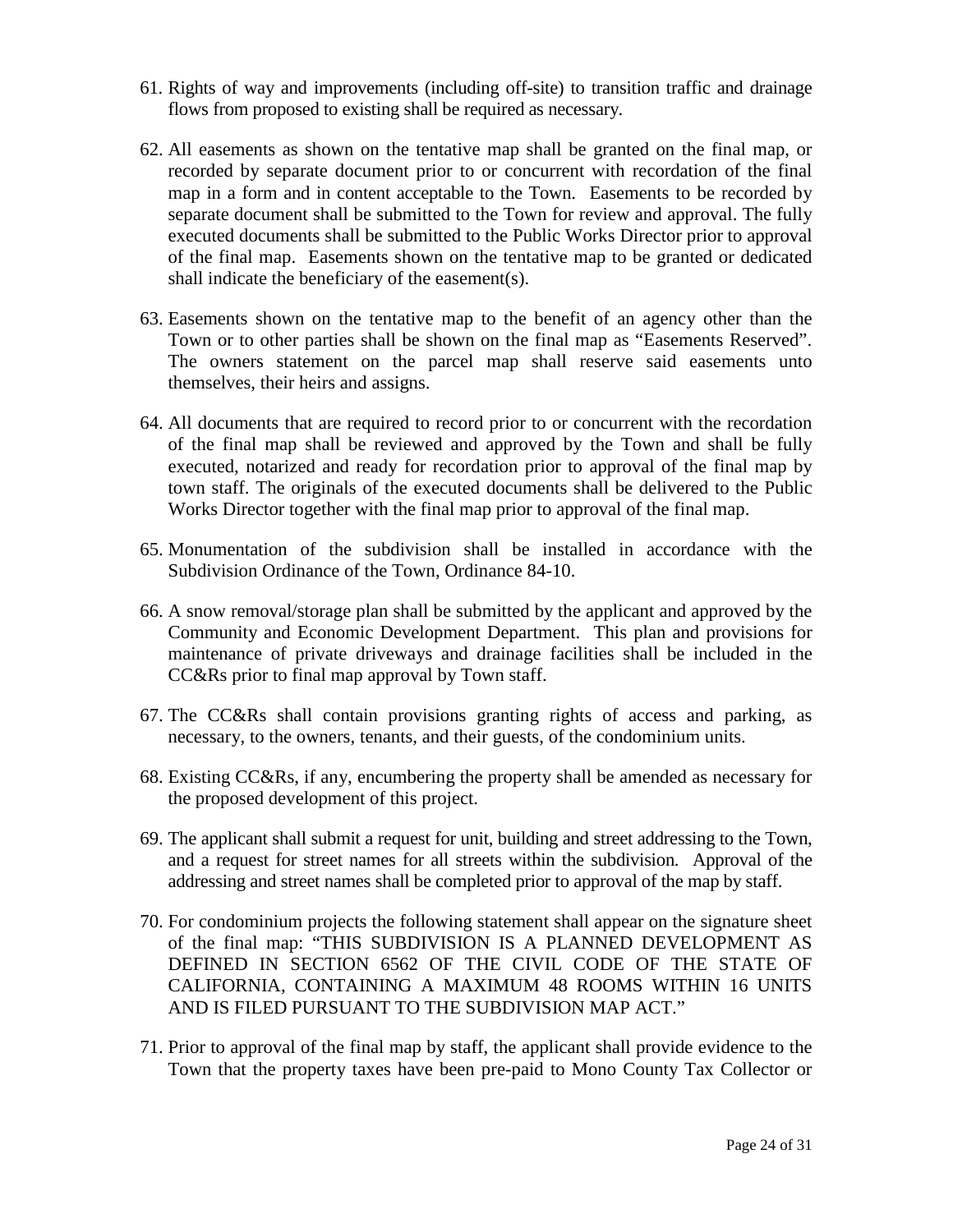their payment has been secured by the filing of a surety bond or other cash-equivalent security acceptable to the County.

- 72. As required by the Town's Subdivision Ordinance Section 17.08.035 and Council Resolution 14-28, the applicant shall pay a fee for each unit, parcel or lot, including lettered lots and parcels and common area lots or parcels, created to the Community and Economic Development Department for long range planning reimbursement prior to approval by staff of the final map.
- 73. If the subdivider elects to file multiple final maps, then prior to submittal of the first final map for the project, the applicant shall submit a development schedule of phasing and improvements for review and approval by the engineering and planning divisions of the town. The Town may impose additional conditions relative to phasing and the filing of multiple maps in accordance with Section 66456.1 of the Subdivision Map Act. Phasing may only be permitted if discontinuous right-of-ways and substandard lots are not created by the phasing.

### **THE FOLLOWING CONDITIONS SHALL BE COMPLETED PRIOR TO ISSUANCE OF AN ENCROACHMENT, GRADING OR IMPROVEMENT PERMIT:**

- 74. Construction of water and sewer improvements shall require water and sewer permits from the Mammoth Community Water District. Grading plans shall be submitted to the Town for review and approval and a grading permit in accordance with the municipal code shall be obtained from the Town and all mitigating measures and best management practices to prevent erosion and to protect existing trees shall be constructed prior to work commencing for any and all water and sewer improvements.
- 75. An application for a grading permit shall be submitted to the Engineering Services Division of the Public Works Department in accordance Chapter 12.08 of the municipal code. No change to the existing conditions of the site, including site grading, drainage interruption, land clearing, etc. shall be commenced until an engineered grading, drainage and landscape/irrigation plans have been approved by the Public Works Director.
- 76. A grading permit for the project shall not be issued prior to approval of the landscaping and irrigation plans per Municipal Code 17.40.
- 77. An encroachment permit or a letter of exemption shall be obtained from the Engineering Services Division of the Town prior to construction within the public right of way in accordance Chapter 12.04 of the Municipal Code.
- 78. No work within Town right of way shall be commenced until a traffic control plan has been approved by the engineering services division of the Town.
- 79. Street and public improvement plans for streets, sidewalks, drainage, and other public/private infrastructure shall be prepared by a registered civil engineer and submitted to the Town for review and approval. Existing topography and proposed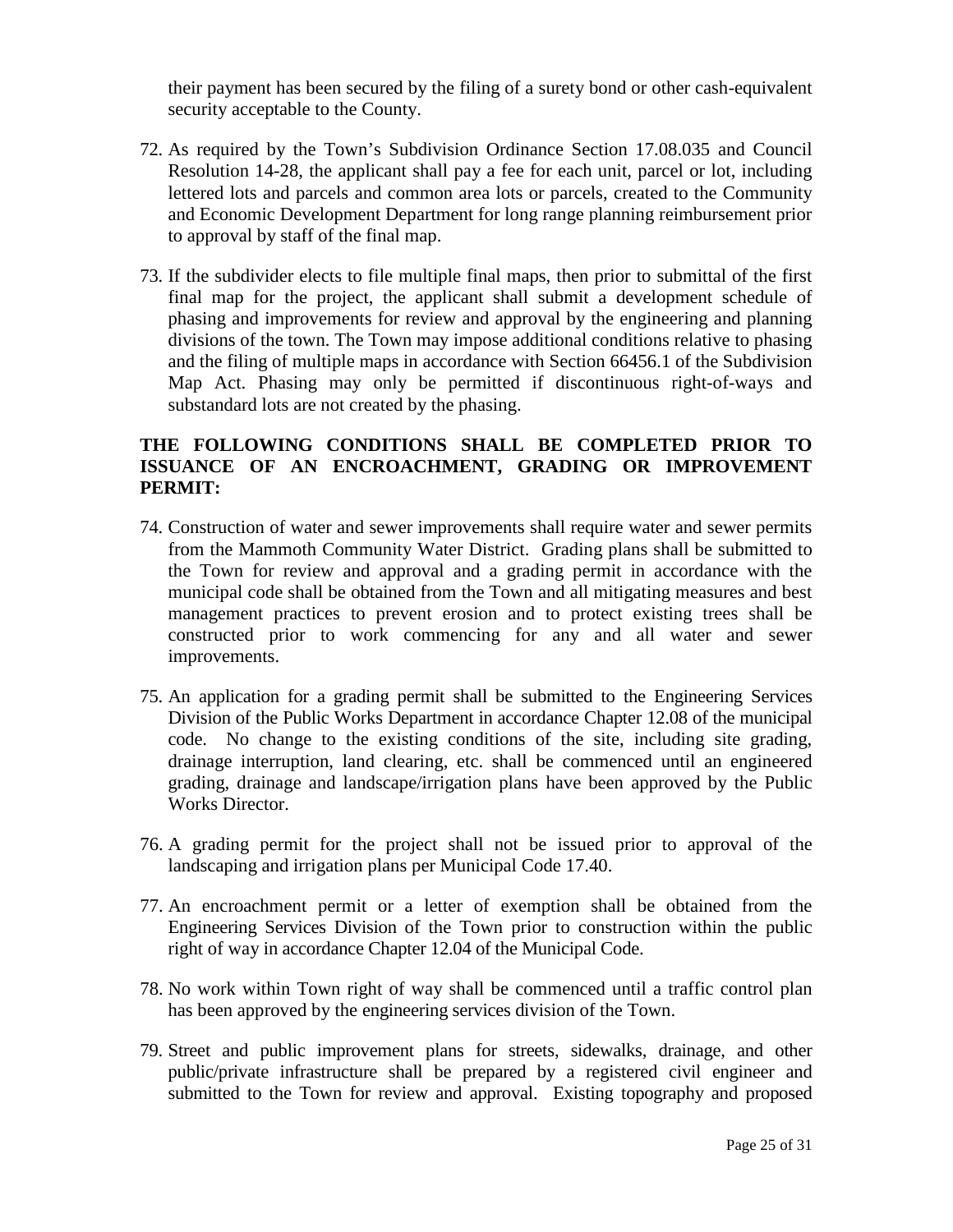grading with sufficient contours intervals (not to exceed two feet) shall be prepared by a registered civil engineer or a licensed land surveyor.

- 80. Street profile grades shall not be less than 0.5% unless the engineer of work at the time of submittal of the improvement plans provides justification to the satisfaction of the Public Works Director confirming the adequacy of the grade and provided that drainage can be adequately maintained.
- 81. Final grading and improvement plans and profiles shall indicate the location of any existing utility facility that would affect construction. All existing utilities shall be shown on the improvement plans and relocated as necessary without cost to the Town. Existing overhead utilities requiring relocation shall be converted to underground.
- 82. Prior to approval of the improvement plans, the applicant shall contract with a soils testing engineer. Any proposed grading within the street right-of-way shall be done under the direction of the soils testing engineer. Compaction tests of embankment construction, trench backfill, and all sub-grades shall be performed at no cost to the Town. Prior to placement of any base materials, and/or paving, a written report shall be submitted by the soils testing engineer to the Public Works Director for review and approval.
- 83. A geotechnical report is required that confirms that the proposed infiltrator locations will not be subject to groundwater entering the drywell or cause leaching through an adjacent slope face. A sediment and oil water separator shall be installed in conjunction with the infiltrator, substantially in conformance with water quality Phase 2 requirements.
- 84. Slope stability tests are required for all cuts greater than 2:1 or fills greater than 3:1 (H:V).
- 85. A thorough evaluation of the structural street section, to include parkway improvements, from a qualified civil and/or geotechnical engineer, shall be submitted to the engineering services division.
- 86. All driveways shall be constructed in accordance with the driveway standards of the Town.
- 87. In addition to the drainage, traffic related, or other requirements stated herein, other "on-site" or "off-site" improvements may be required which cannot be determined from tentative plans at this time and would have to be reviewed after more complete improvement plans and profiles have been submitted to the Public Works Director.
- 88. Drainage across the property shall be maintained. The design of the grading and drainage facilities shall not create concentrated discharges to adjacent properties and/or public rights of way in excess of historical flows. A registered civil engineer shall investigate existing facilities and design adequate drainage facilities to intercept and conduct the drainage flows around or through the site in a manner that will not adversely affect adjacent or downstream properties. The Engineer shall verify that downstream facilities, and drainage channels accepting site flows are not adversely affected by an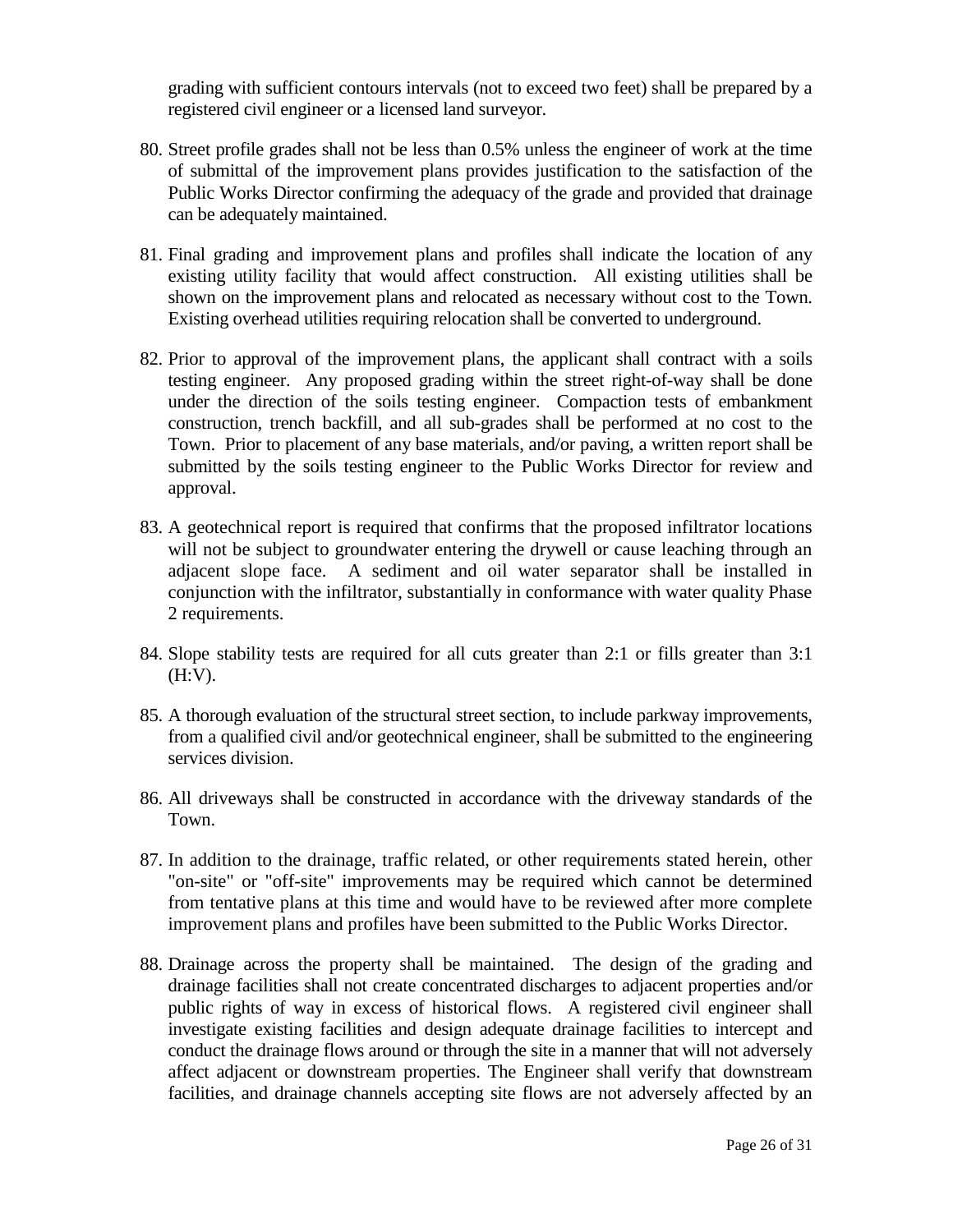increase in runoff from this development. If the project does create concentrated or sheet flows off-site that are greater than historical, the applicant shall demonstrate that the downstream facilities can accommodate the increased flows; otherwise, the applicant shall provide on-site detention for excess flows.

- 89. A final hydrology and hydraulics study is required and shall be submitted with the grading and improvement plans for the project. The study shall be prepared in accordance with the grading chapter of the municipal code and the adopted Storm Drain Master Plan of the Town and shall be prepared by a registered civil engineer. The study shall include runoff from the entire site and shall also include runoff that enters the property from all upstream sources, and shall include all storm drains, drywells, infiltrators and surface flows. The study shall indicate the method of conveying surface and underground runoff and shall address drainage conveyances downstream to the extent they exit to an existing facility or natural drainage course. All existing drainage facilities on-site and tributary to the site shall be identified and shown on the grading plans. The hydraulic calculations shall include all pipe flows, velocities and head loss calculations sufficient to show the adequacy of all conveyance systems. Q100 and V100 and the hydraulic grade line for all public storm drains and all facilities with an equivalent diameter of 18 inches or greater shall be shown on the approved grading and improvement plans. The drainage study for the project and the final design of the storm drain system shall be approved prior to approval by staff of the grading and improvement plans and the final map. Infiltrators and storm water pollution prevention facilities are to be designed to accept the "first flush" levels of runoff. The capacity of these facilities shall not be assumed to reduce storm water flows of other drainage facilities that may be required for the project.
- 90. Temporary and permanent erosion control plans shall be included with the grading, improvement, and building plans. Continuous water spraying or other approved methods shall be used during grading operations to control fugitive dust. Drop inlet filters and other temporary Best Management Practices shall be employed to filter nuisance water from storm drain inlets affected by construction, on-site and off-site. Groundwater pollution from urban run-off water generated by the project shall be mitigated using best management practices (BMPs), per the requirements of the California Regional Water Quality Control Board, Lahontan District, and as indicated in the "New Development and Redevelopment Guidelines". The applicant shall apply for and obtain all required permits, written clearances or exemptions from the Lahontan District prior to any grading. All BMPs shall be shown on the erosion control plans. If the Town inspector determines that the BMPs in place are not adequate, then additional BMPs shall be installed at the discretion of the Town inspector or a revised erosion control plan shall be prepared for approval by the engineering services division. Gravel bags shall be used in lieu of sand bags. All permanent erosion control measures shall be irrigated for at least one season. Permanent BMPs shall include sediment traps upstream of infiltrators and oil water separators for parking areas consistent with the General Plan.
- 91. A Construction Staging and Management Plan shall be submitted to, and approved by the Public Works Director prior to grading or building permit issuance. Said plan shall include provisions related to the parking of construction worker vehicles, construction equipment, construction materials, and specific limitations restricting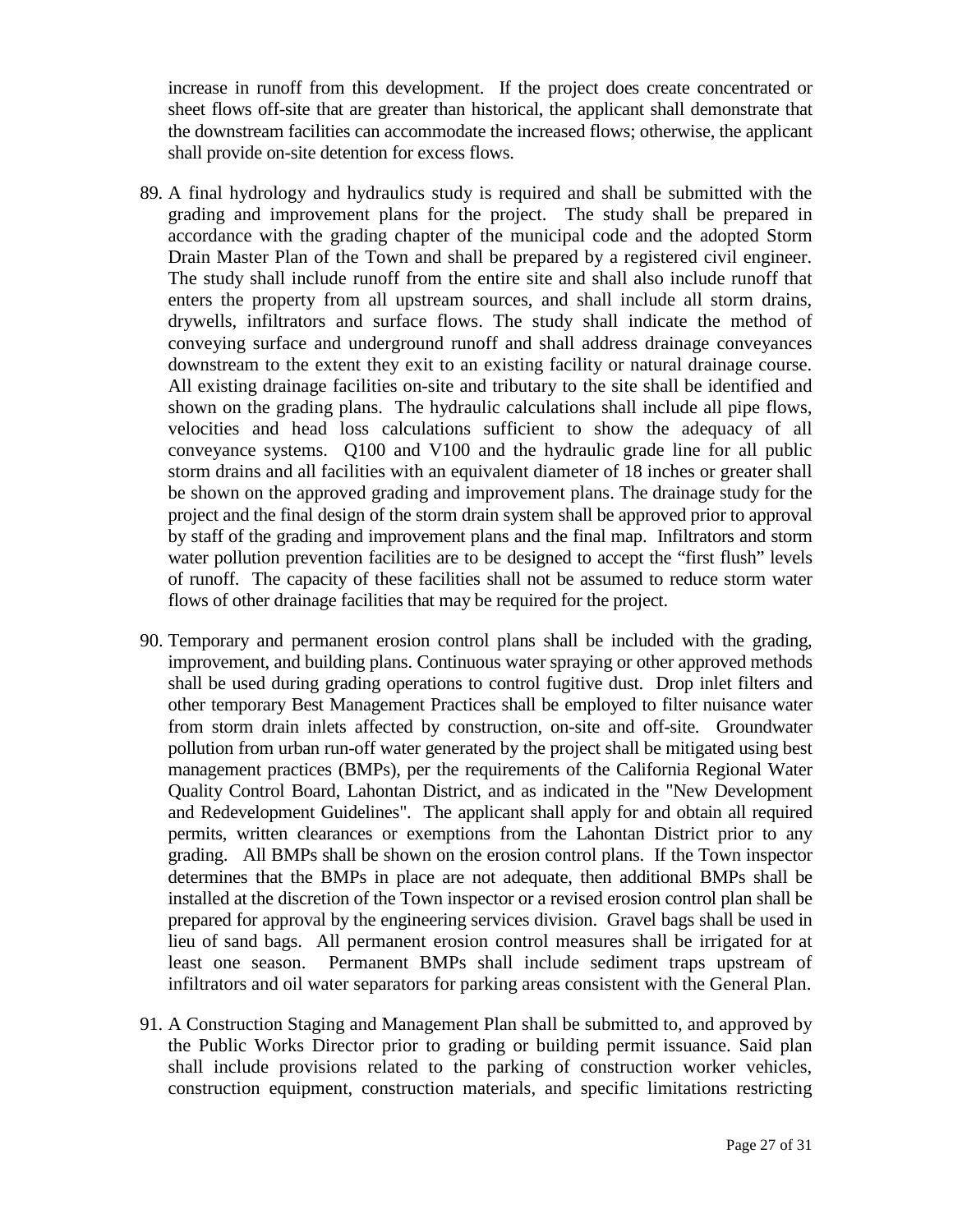access into non-developed portions of the site and the storage of materials within these areas. The staging plan and the final access roadway improvements shall all be approved by the Mammoth Lakes Fire Protection District prior to grading permit issuance. An approved copy of the plan shall be maintained on-site at all times and available to all contractors, subcontractors, their employees and the Town. The staging plan shall address hours of work, special approval for work outside hours allowed. The plan shall also contain provisions for interrupting utility services to neighboring properties and sufficient noticing to affected residents and property owners.

- 92. On the cover sheet of the grading plans and in a very conspicuous location place the following note: "The conditions of approval for the approved tentative tract map, TTM 15-001, VAR 15-001, UPA 15-001, DR 15-001, and ADJ 15-001, contained in the resolution recorded at the County Recorder's Office of Mono County as Document No. 2015xxxxx, shall be made a part of these plans and the grading permit and all conditions and requirements therein shall be adhered to by the contractor, his sub-contractors and any person performing any work on the project." This note shall also be included within the construction staging and management plan.
- 93. Prior to combustible materials being placed on-site, an all-weather access road shall be constructed serving all exterior portions of the structure to the satisfaction of MLFPD.
- 94. A shoring plan shall be prepared and submitted for review that demonstrates how the cuts along and adjacent to the property lines can be made without encroachment onto the adjacent property and in conformance with OSHA requirements.
- 95. Existing Town streets that require construction or reconstruction, shall remain open for traffic at all times, with adequate detours and traffic control, during actual construction. A form of security listed in Government Code Section 66499(a) and acceptable to the Town shall be posted to cover the cost of grading and paving prior to approval by staff of the map.
- 96. The grading plan and building permit plans shall indicate all snow storage areas and drainage facilities.
- 97. All easements shall be shown on the grading and building permit plans.
- 98. All export shall be taken to, and all import shall be taken from a permitted site, which shall be identified at grading permit issuance. The applicant shall prepare a haul route, subject to the approval of the Public Works Director prior to the import or export of material for the site.
- 99. A tree removal plan shall be approved prior to any land disturbance and the issuance of a grading or building permit. A pre-construction meeting shall be held on-site prior to any land disturbance to inspect clearing limit fencing. The applicant shall obtain the necessary Timber Harvest Permit prior to any tree removal.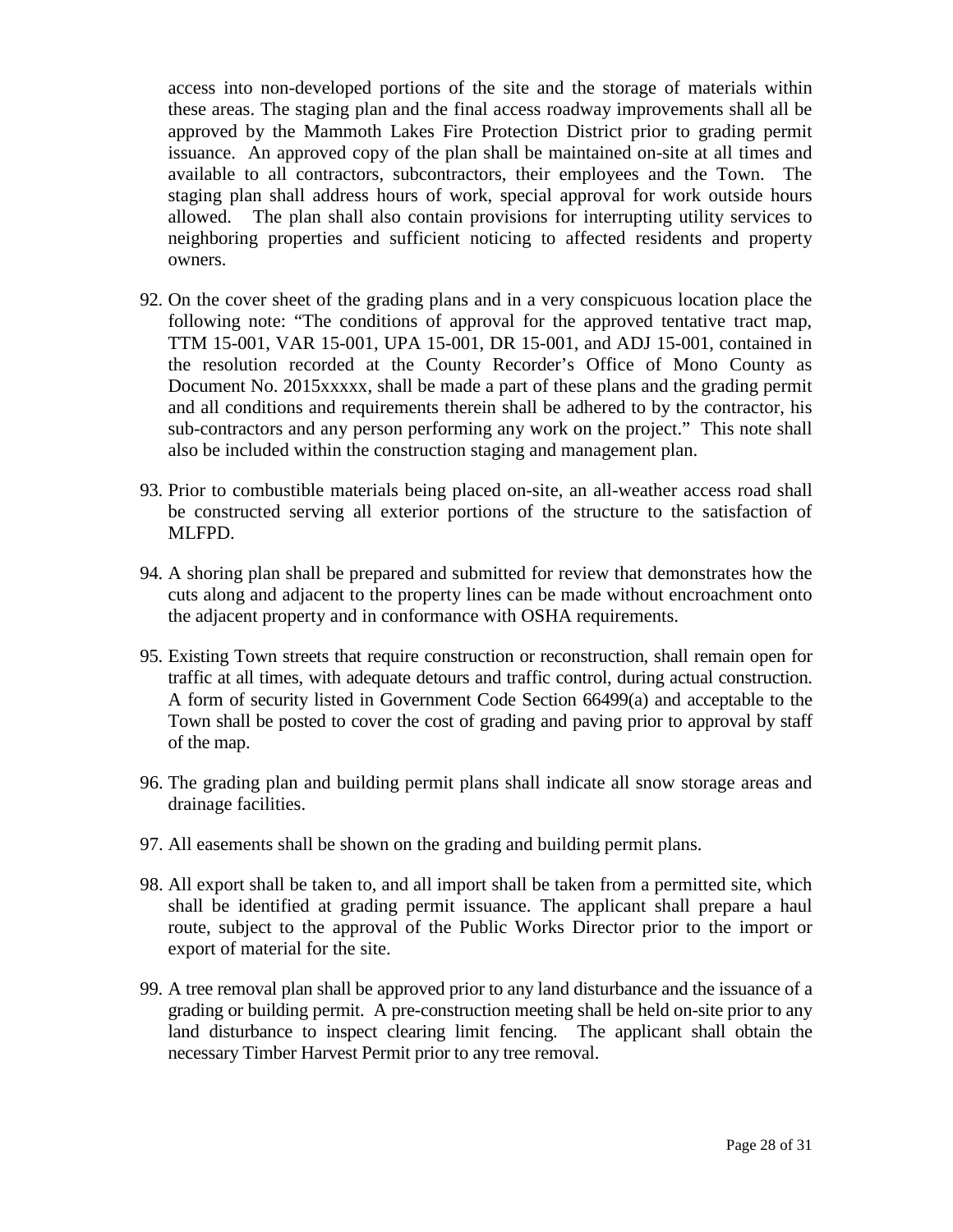100. The grading plan shall include tree protection measures to address how construction can occur without disturbing the drip-line of retained trees. The drip-line areas shall be "fenced" off with barriers to prevent disturbance during site grading. Additionally, finish grading shall not disturb existing understory vegetation or retained trees. Grading operations shall not commence until all erosion control measures and tree protection measures are in place as shown on the approved plans, and as required by the Town.

### **THE FOLLOWING CONDITIONS SHALL BE COMPLETED PRIOR TO ISSUANCE OF BUILDING PERMITS:**

101. For all retaining and screening walls, the applicant shall submit plans to and obtain a building permit from the building division.

# **PRIOR TO THE ISSUANCE OF THE FIRST TEMPORARY, CONDITIONAL OR FINAL CERTIFICATE OF OCCUPANCY THE FOLLOWING CONDITIONS SHALL BE COMPLETED:**

- 102. All required landscaping and irrigation improvements shall be constructed prior to the first temporary, conditional or final certificate of occupancy for the project. A form of security listed in Government Code Section 66499(a) and acceptable to the Town shall be posted with the Town to the satisfaction of the Community and Economic Development Department for any required landscaping and irrigation improvements to be deferred and a schedule shall be submitted to the town for the construction of the deferred improvements. Deferral of the construction of any landscaping and irrigation improvements shall be at the sole discretion of the director of the Community and Economic Development Department.
- 103. Address numbers shall be placed on all new and existing structures in such a manner as to be plainly visible and legible from the access roadway or street, consistent with Municipal Code Chapter 16.32.
- 104. The final condominium plans for the project shall be submitted to the Town for review for conformance with the approved development plan, tentative map, use permit and CC&Rs. The condominium plans shall conform to the conditions of approval with respect to ownership of required appurtenant use areas. Issuance of the first certificate of occupancy and recordation of the condominium plans shall not occur prior to Town approval of the condominium plans. The condominium plans shall be recorded prior to issuance of the first temporary, conditional or final certificate of occupancy for the project.
- 105. Construction of private streets and private facilities and related drainage improvements shall be inspected and certified by the Public Works Director and/or designee.
- 106. All required grading, public and private street and drainage improvements shall be completed, all "punchlist" items completed to the satisfaction of the Public Works Director, the as-built plans submitted, reviewed and approved and the required warranty security posted prior the issuance of the first certificate of occupancy for the project.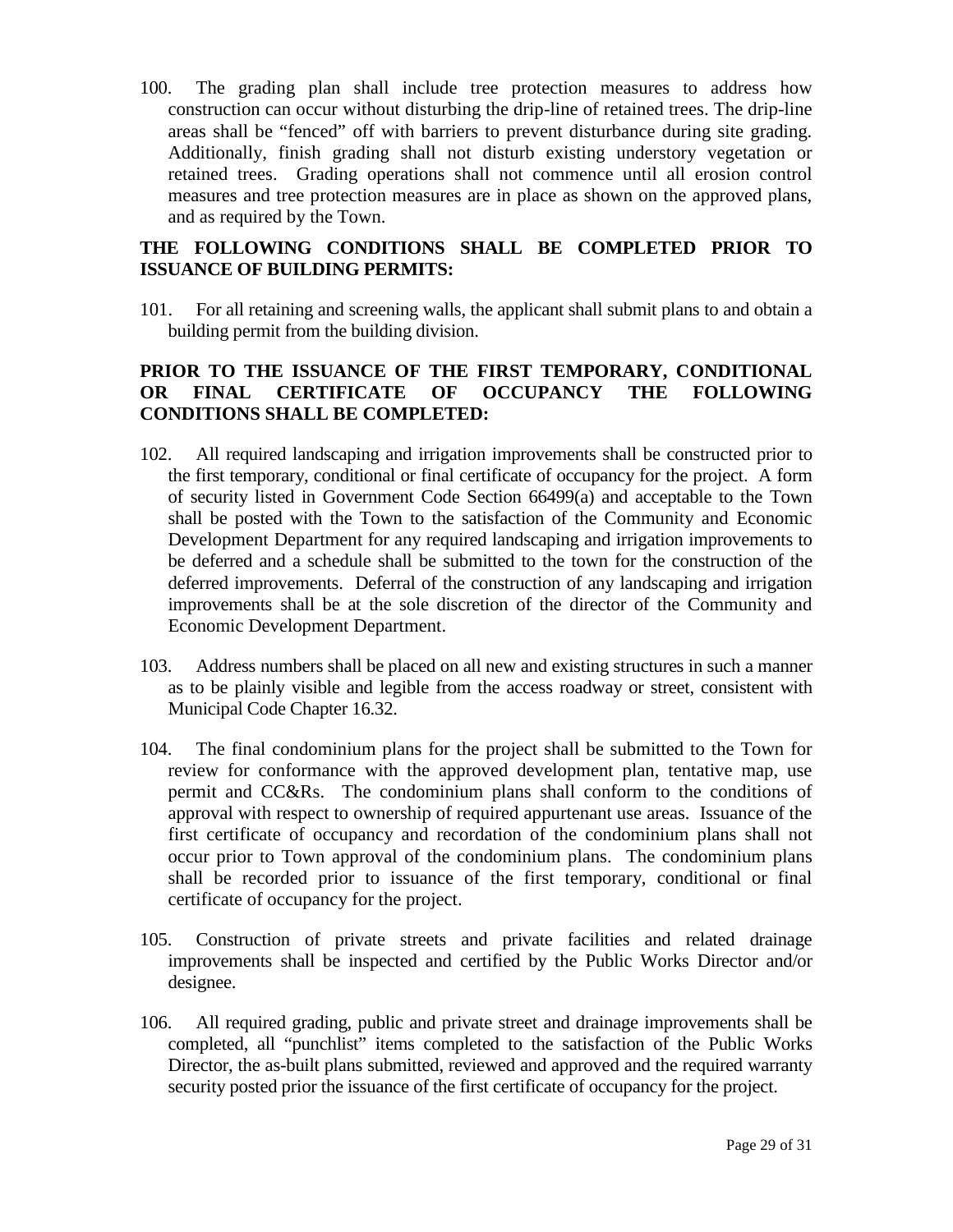- 107. Projects subject to a building permit shall have all required on and off-site improvements completed and approved prior to final inspection of any buildings or structures. The installation of any on or off-site improvements shall be sufficiently completed so as to assure protection from storm or drainage run off, a safe and drivable access for fire and safety, and the ordinary and intended use of buildings or structures. The Building Official, with the concurrence of the Public Works Director, may approve any plan or approve a change to an approved plan, which complies with the intent of this policy.
- 108. All deferred survey monumentation shall be completed, or surety posted, prior to the issuance of the first temporary, conditional or final certificate of occupancy for the project.

### **SPECIAL ENGINEERING CONDITIONS**

- 109. A grading permit for the project shall not be issued unless one of the following has occurred:
	- a. Submission of a complete application for a building permit to the building division of the Community and Economic Development Department. The building official shall make the determination as to whether or not the application is complete; or
	- b. A restoration bond for the site has been posted, which has also been reviewed and approved by the Public Works Director or designee.
- 110. Since the project would disturb more than one acre, a National Pollutant Discharge Elimination System (NPDES) permit is required. The NPDES permit shall be approved by the State Water Resources Control Board and Waste Discharger Identification (WDID) number issued prior to the issuance of a Town grading permit.
- 111. Prior to the issuance of building permits one of the following shall be completed:
	- a. Recordation of the final map. The applicant shall provide evidence to the Town that the map has recorded prior to issuance of the first building permit for the project. Evidence shall consist of the recording information of the final map; or
	- b. If a building permit is issued prior to the recordation of the final map, the project shall be considered an apartment development under one ownership to comply with State Subdivision Map Act unless and until the final map is recorded. Under this scenario, no certificate of occupancy may be issued and no sale or offer for sale of the units may be made by the owner until a final map is recorded.
- 112. The final alignment of the pedestrian path shall reflect the updating circulation and parking plan for the Canyon Lodge parking lot. The final alignment shall comply with applicable setback requirements. The final alignment shall be reviewed and approved